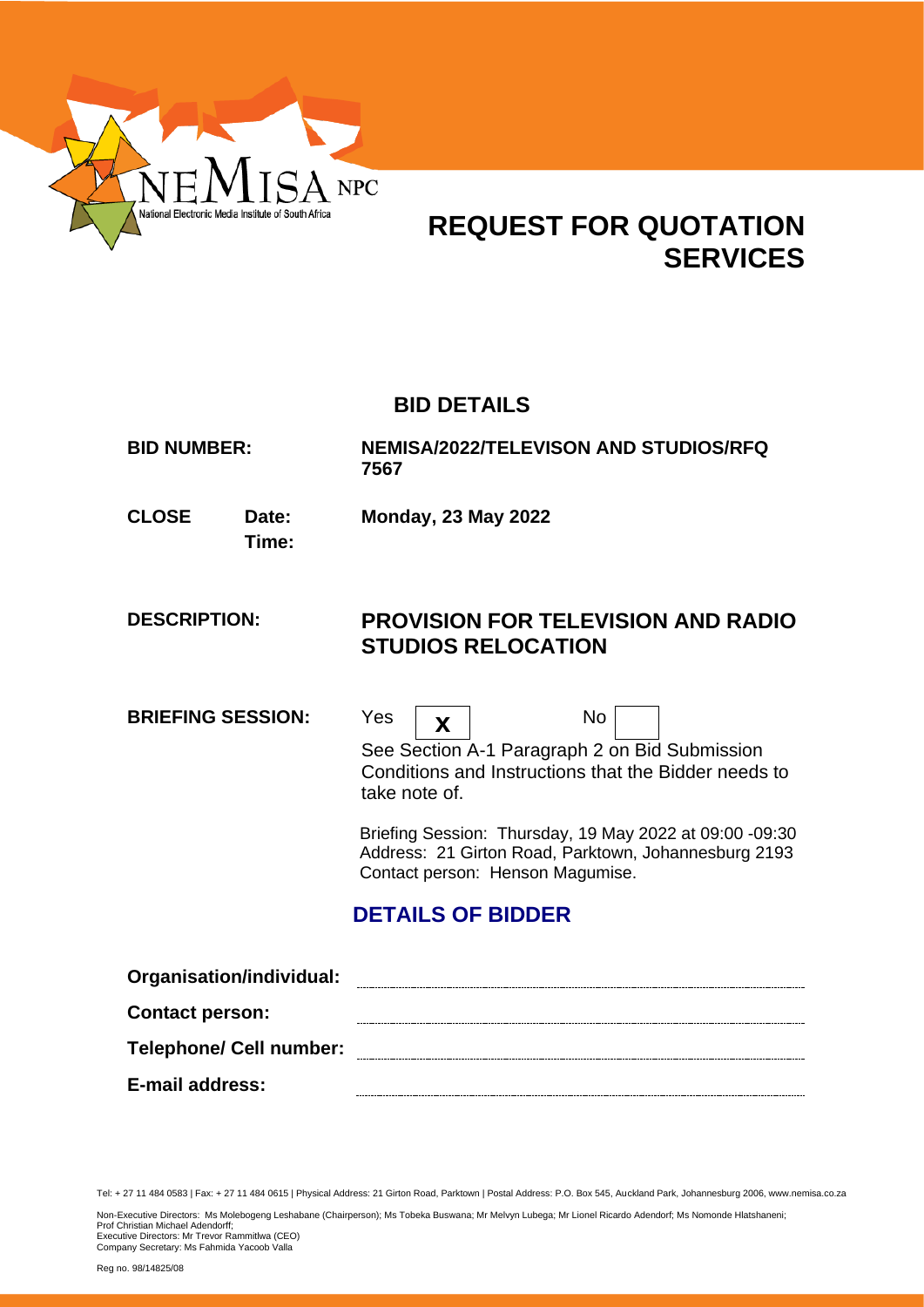# **GLOSSARY**

| Award                | Conclusion of the procurement process and final notification to the<br>effect to the successful bidder                                                                                                                         |
|----------------------|--------------------------------------------------------------------------------------------------------------------------------------------------------------------------------------------------------------------------------|
| <b>B-BBEE</b>        | Broad-based Black Economic Empowerment in terms of the<br>Broad-based Black Economic Empowerment Act, 2003 (Act No.<br>53 of 2003) and the Codes of Good Practice issued thereunder by<br>the Department of Trade and Industry |
| <b>Bid</b>           | Written offer in a prescribed or stipulated form in response to an<br>invitation by NEMISA for the provision of goods, works or services                                                                                       |
| Contractor           | Organisation with whom NEMISA will conclude a contract and<br>potential service level agreement subsequent to the final award of<br>the contract based on this Request for Bid                                                 |
| Core Team            | The core team are those members who fill the non-administrative<br>positions against which the experience will be measured.                                                                                                    |
| dti                  | Department of Trade and Industry                                                                                                                                                                                               |
| <b>EME</b>           | Exempted Micro Enterprise in terms of the Codes of Good<br>Practice                                                                                                                                                            |
| GCC                  | <b>General Conditions of Contract</b>                                                                                                                                                                                          |
| IP                   | <b>Intellectual Property</b>                                                                                                                                                                                                   |
| <b>NEMISA</b>        | National Electronic Media Institute of South Africa (SOC) Ltd                                                                                                                                                                  |
| <b>Original Bid</b>  | Original document signed in ink, or<br>Copy of original document signed in ink, or<br>Submitted Facsimile of original document signed in ink                                                                                   |
| Originally certified | To comply with the principle of originally certified, a document<br>must be both stamped and signed in original ink by a<br>commissioner of oaths.                                                                             |
| <b>SCM</b>           | Supply Chain Management                                                                                                                                                                                                        |
| <b>SLA</b>           | Service Level Agreement                                                                                                                                                                                                        |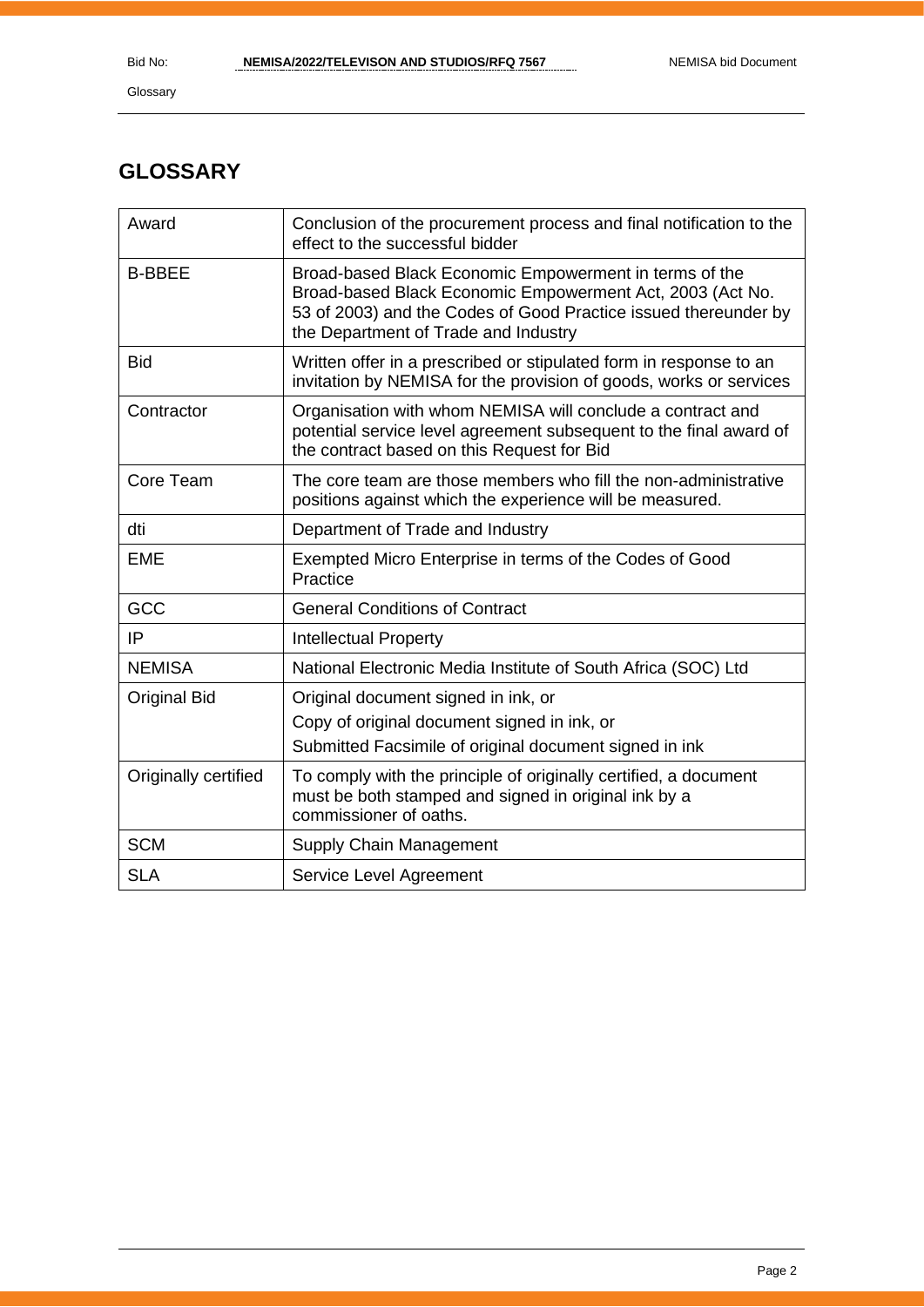Content Page

### **DOCUMENTS IN THIS BID DOCUMENT PACK**

Bidders are to ensure that they have received all pages 39 of this document, which consist of the following sections:

#### **SECTION A**

**Note: Documents in this section are for information to/instruction of bidders and must not be returned with bids.**

- □ Section A 1: Bid Submission Conditions and Instructions
- Section A 2: Terms of Reference
- □ Section A 3: Evaluation Process/Criteria
- □ Section A 4: Contract Form (Rendering of Services) (Parts 1 & 2)/Letter of Acceptance/Formal Contract (The pro forma contract is only included for Bidders to take note of the contents of the contract that will be entered into with the successful contractor)

#### **SECTION B**

#### **Note: Documents in this section must be completed and returned or supplied with bids.**

- Section B 1: Special Conditions of Bid and Contract: Special conditions that the Bidder needs to accept
- $\Box$  Section B 2: Declaration of Interest
- □ Section B 3: Declaration of Bidder's past SCM practices
- □ Section B 4: Certificate of Independent Bid Determination
- Section B 5: Preference Points Claim Form in terms of the Preferential Procurement Regulations, 2011
- □ Section B 6: Invitation to Bid
- □ Section B 7: Pricing Schedule (Professional Services)
- □ Section B 8: CV Template Guideline/Compulsory CV template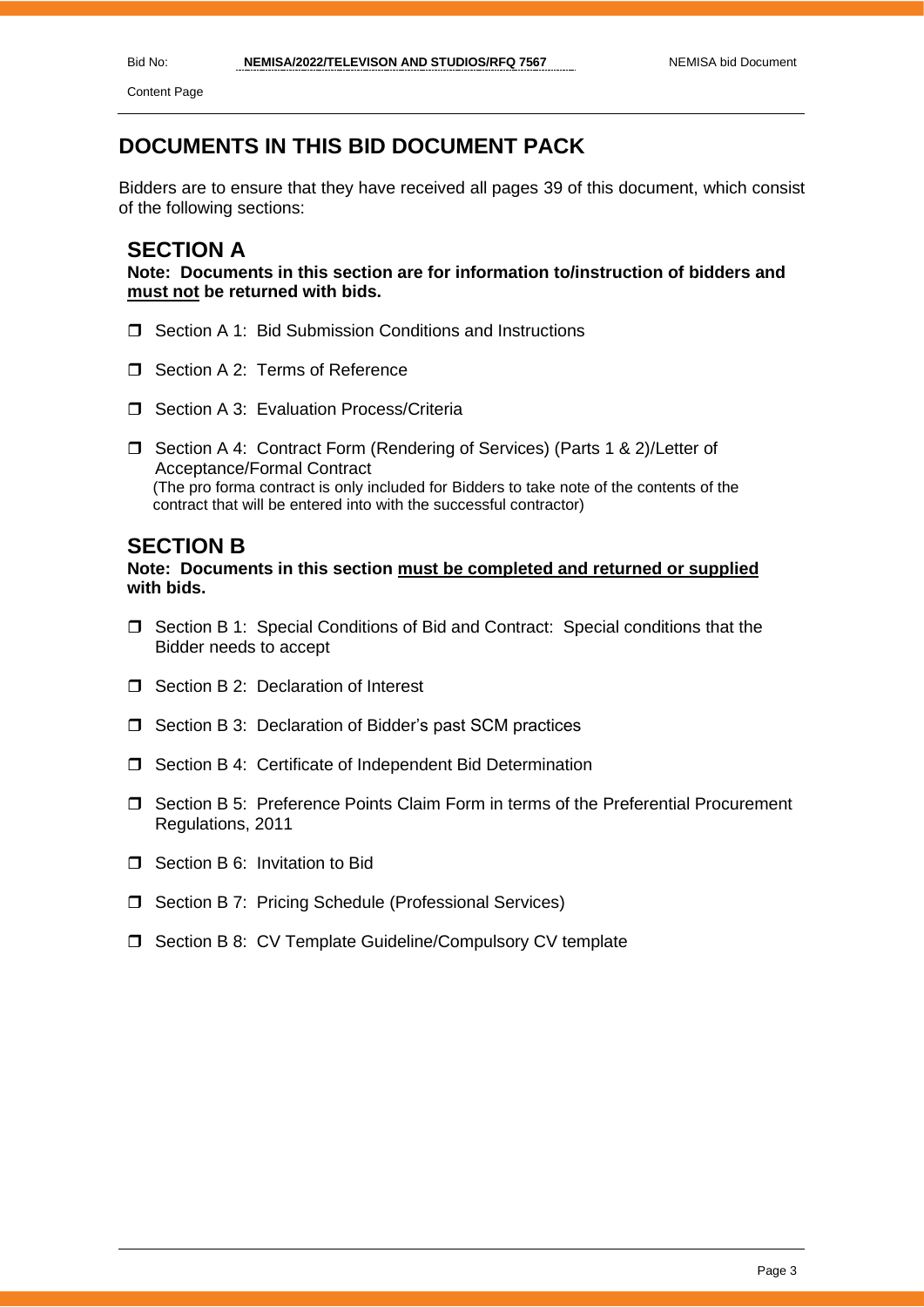Section A

# **SECTION A**

# (This section must not be returned as part of the bid document)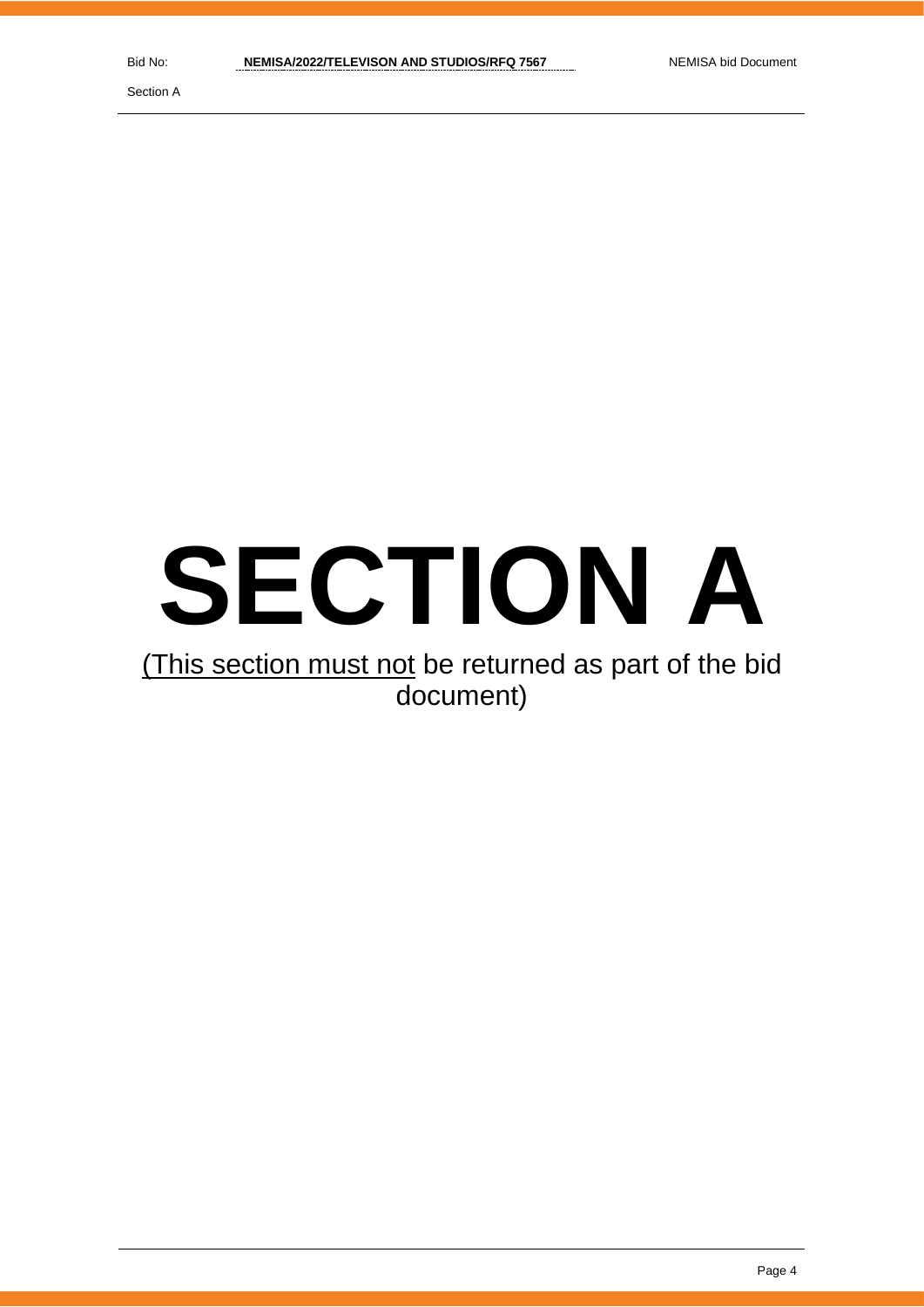Section A 1: Bid Submission Conditions and Instructions

### **BID SUBMISSION CONDITIONS AND INSTRUCTIONS**

#### **CONDITIONS AND INSTRUCTIONS THAT BIDDERS NEED TO TAKE NOTE OF**

#### **1 FRAUD AND CORRUPTION**

1.1 All providers are to take note of the implications of contravening the Prevention and Combating of Corrupt Activities Act, Act No 12 of 2004 and any other Act applicable.

#### 2 **BRIEFING SESSION**

#### 2.1 **Compulsory Briefing Session**

2.1.1 A **compulsory** briefing session will be held from 09:00 to 09:30 on Thursday, 19 May 2022 People arriving more than 15 minutes late will not be allowed into the venue and will be deemed not to have attended the briefing session.

#### 2.2 **General notes related to the Briefing Session**

- 2.2.1 The venue for the briefing session is: 21 Girton Road, Parktown, Johannesburg, 2193.
- 2.2.2 Bidders should bring their own copies of the bid documentation to the briefing session as bid documents will not be made available at the session.
- 2.2.3 Any individual wishing to bid must attend the briefing in person or send a representative. Any organisation wishing to bid must send a representative. For bids from a Consortium or Joint Venture, a representative of at least one of the organisations must attend the briefing. Bids from individuals, organisations or consortia of organisations that have not met the attendance requirements will not be considered.
- 2.2.4 Any clarification required by a bidder regarding the meaning or interpretation of the Terms of Reference, or any other aspect concerning the bid, is preferably to be requested at the briefing session. Bidders are advised to study this document before attending the briefing session and to have all their questions ready.
- 2.2.5 For a compulsory briefing session, all those attending will be issued with minutes of the session within one week of the briefing session, forwarded electronically.

OR

2.2.6 For a non-compulsory briefing session, minutes of the briefing session will be made available to all Bidders.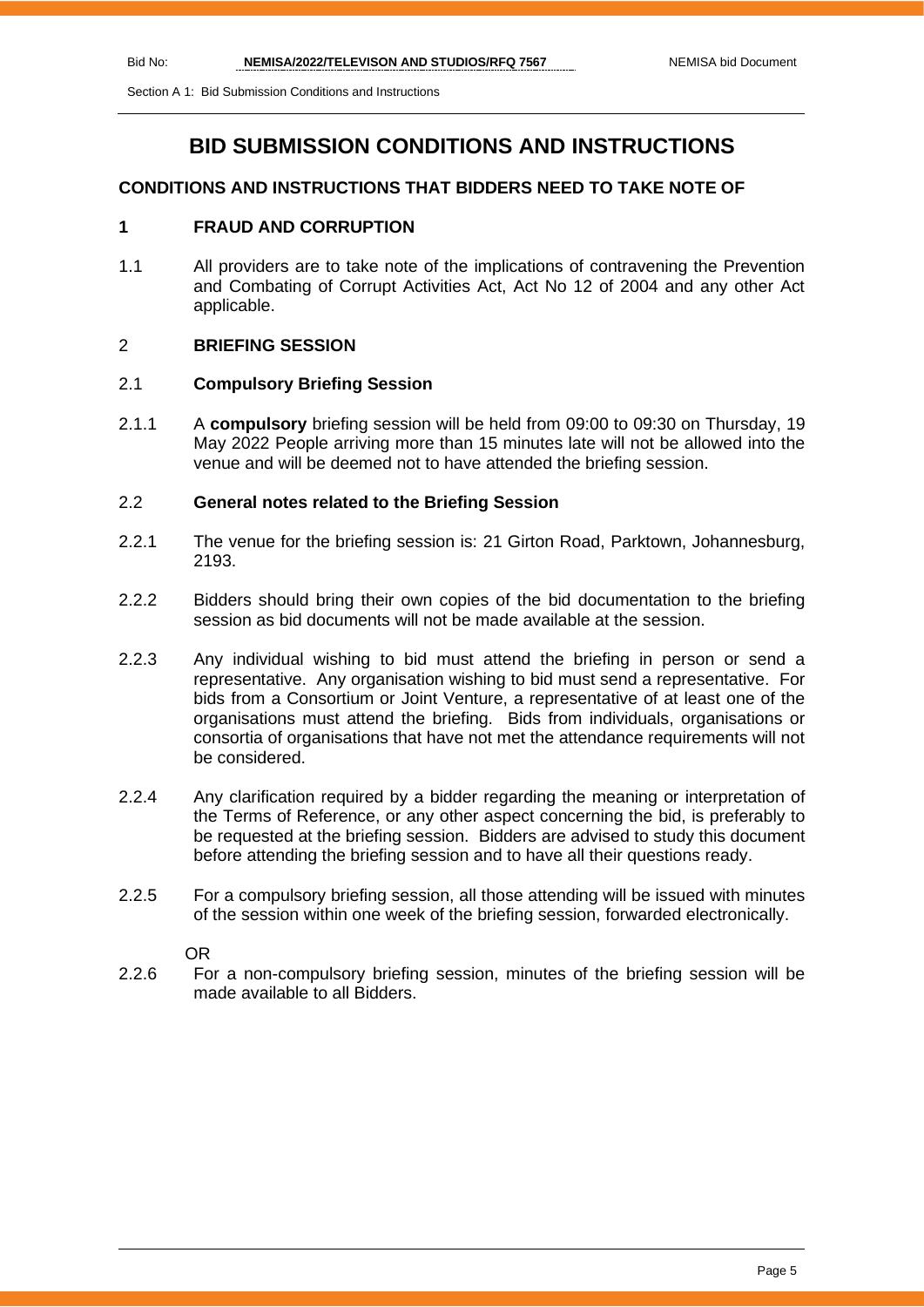Section A 1: Bid Submission Conditions and Instructions

#### **3 CLARIFICATIONS/ QUERIES**

3.1 Any clarification required by a bidder regarding the meaning or interpretation of the Terms of Reference, or any other aspect concerning the bid, is to be requested in writing (letter, facsimile or e-mail) from SCM Manager by not later than Thursday, 19 May 2022. A reply will be forwarded within three (3) working days. Telephonic requests for clarification will not be accepted. If appropriate, the clarifying information will be made available to all Bidders by e-mail only. The bid number should be mentioned in all correspondence.

> Contact details for SCM Manager: Facsimilee: 011 484 0615 Telephone: 011 484 0583 E-Mail: Hensonm@nemisa.co.za

#### **4 SUBMITTING BIDS**

4.1 One (1) original document must be emailed to :

Scm@nemisa.co.za

#### *No faxed bids will be accepted*

#### **Bidders should ensure that bids are delivered to NEMISA before the closing date and time to the correct physical address. If the bid is late, it will not be accepted for consideration. \* Refer to Paragraph 5 below**

- $\Box$  Bids can be delivered and deposited into the tender box or handed in at reception any time during office hours (08:30 to 16:30 Mondays to Fridays) before or on the closing date.
- $\Box$  All bids must be submitted on the official forms (not to be re-typed).
- 4.2 Bids should be submitted in a sealed envelope, marked with:
	- Bid number (NEMISA/2022/TELEVISON AND STUDIOS/RFQ 7567)
	- Closing date and time (Monday, 23 May 2022 @ 11:00)
	- $\Box$  The name and address of the Bidder
- 4.3 Documents submitted on time by bidders shall not be returned.

#### **5 LATE BIDS**

- 5.1 Bids received late shall not be considered. A bid will be considered late if it arrived even one second after 11:00 or any time thereafter. Bidders are therefore strongly advised to ensure that bids be despatched allowing enough time for any unforeseen events that may delay the delivery of the bid.
- 5.2 The official Telkom time, which can be observed by dialling 1026 from any phone, will be used to verify the exact closing time.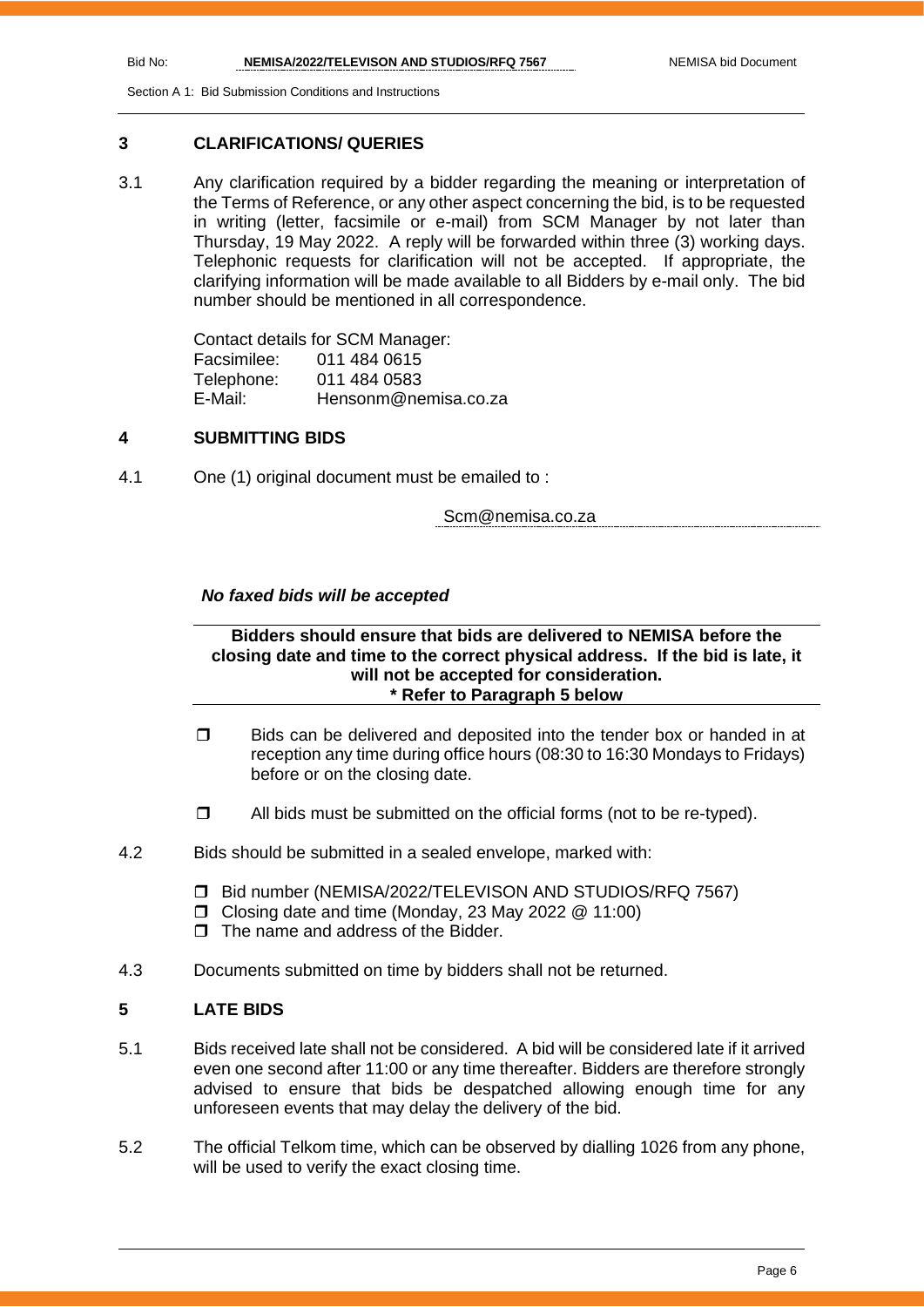Section A 1: Bid Submission Conditions and Instructions

5.3 Bids sent to the NEMISA via normal post or any other mechanism shall be deemed to be received at the date and time of arrival at the NEMISA premises (tender/bid box or reception). Bids received at the physical address after the closing date and time of the bid, shall therefore be deemed to be received late.

#### **6 PAYMENTS**

- 6.1 NEMISA will pay the Contractor the fees set out in the final contract according to the table of deliverables. No additional amounts will be payable by the NEMISA to the Contractor.
- 6.1.1 The Contractor shall from time to time during the duration of the contract, invoice NEMISA for the services rendered.
- 6.1.2 The invoice must be accompanied by supporting source document(s) containing detailed information, as NEMISA may reasonably require, for the purposes of establishing the specific nature, extent and quality of the services which were undertaken by the Contractor.
- 6.1.3 No payment will be made to the Contractor unless an original tax invoice complying with section 20 of the VAT Act No 89 of 1991, as amended, has been submitted to NEMISA.
- 6.1.4 Payment shall be made by bank transfer into the Contractor's back account normally 30 days after receipt of an acceptable, original, valid tax invoice. Money will only be transferred into a South African bank account. (Banking details must be submitted as soon as the bid is awarded).
- 6.2 The Contractor shall be responsible for accounting to the appropriate authorities for its income tax, VAT or other moneys required to be paid in terms of the applicable law.

#### **7 GENERAL CONDITIONS OF CONTRACT**

7.1 The General Conditions of Contract must be accepted. The GCC can be downloaded from the Treasury Website. Please refer to the link below:

> [http://www.treasury.gov.za/divisions/ocpo/sc/GeneralConditions/General%20Conditions%20of%20](http://www.treasury.gov.za/divisions/ocpo/sc/GeneralConditions/General%20Conditions%20of%20Contract.pdf) [Contract.pdf](http://www.treasury.gov.za/divisions/ocpo/sc/GeneralConditions/General%20Conditions%20of%20Contract.pdf)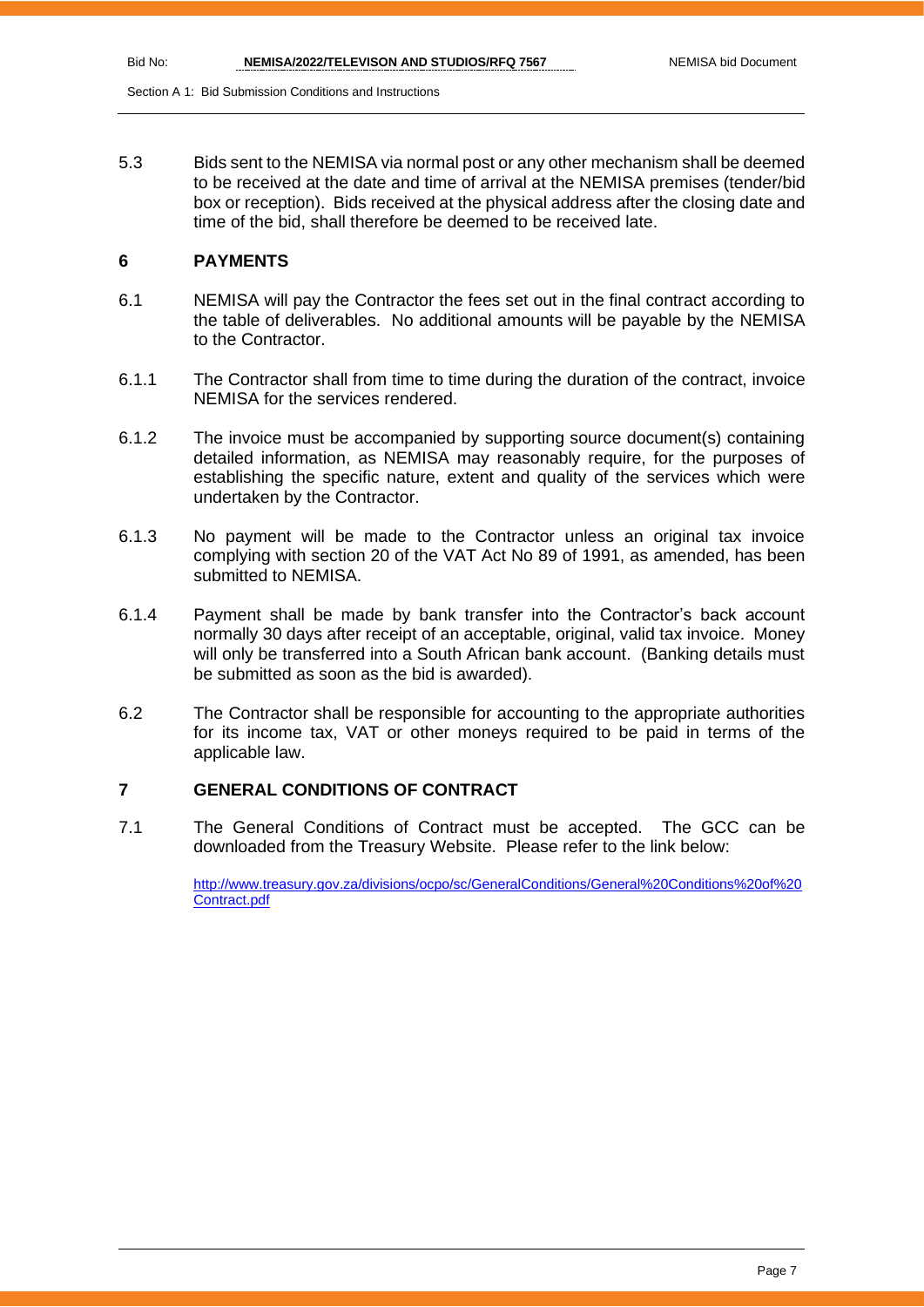Section A 2: Terms of Reference

#### **TERMS OF REFERENCE (TOR)**

#### **SCOPE OF WORK RELOCATE RADIO AND TV STUDIOS**

#### **Background**

The National Electronic Media Institute of South Africa was established as a non-profit institute for education in terms of the Companies Act (1973) and is listed as a schedule 3A public entity in terms of the Public Finance Management Act (1999). NEMISA derives its mandate from the Department of Communications and Digital Technologies (DCDT).

#### **Purpose**

NEMISA intends to relocate its Head Office from number 21 Girton Road to SABC office park at number 21 Artillery Road, Auckland Park. The relocation is expected to take place before the 31<sup>st</sup> of May 2022 before the expiry of its current lease. As results, NEMISA requires services of an experience service provider to uninstall, relocate, reinstall, and perform repairs and maintenance of two radio studios and voice over both. NEMISA is in the process of appointing a service provider to perform the fitout work in this new office space. Once the fitout process is completed the installation of the 2 studios will be performed. The service provider will be required to work closely with the service provider performing the fitout project in the new office space.

#### **Scope of Work**

- The service provider will be required to uninstall, relocate, reinstall, and perform repairs and maintenance of two radio studios **(On Air and Production studios)** and 1 voice over booth. A list of equipment and related furniture shall be provided during the mandatory site visit at 21 Gorton Road.
- The service provider shall supply lockable boxes to secure the equipment while in transit and while awaiting the fitout project to be completed.
- Supply bubble wrap for all equipment and furniture.
- Issue job card, compliance certificate or any document compliant to the industry standards.
- Provide advice to the service provider performing fitout of the studios on the necessary sound proofing and door installation of the new studios.
- Provide additional power plugs, power cables and any relevant network cables if they are required to ensure the operationalisation of radio studios.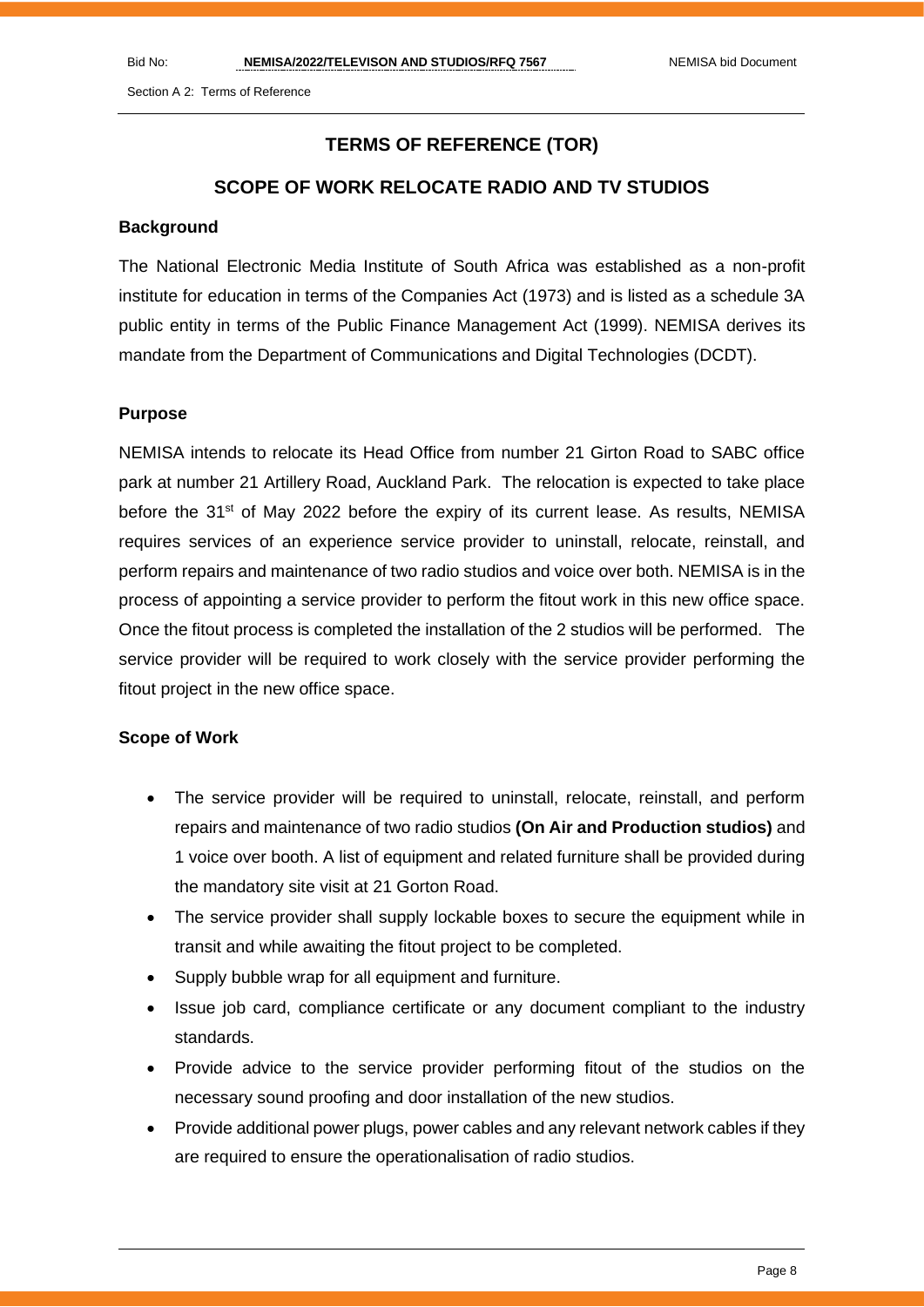#### Section A 2: Terms of Reference

- Install the available acoustic panels in both studios and voice over booth.
- Further to provide professional advice on the construction of TV studio, sound proofing floors requirements.
- NEMISA requires a quotation for new equipment to build a digital TV studio from afresh including but not limited to equipment installation, power cabling and any additional equipment. Further information will be made available during the site visit on the TV studio functionality of the studio.

#### **Disqualification Criteria**

- A letter of good standing in terms of COIDA or latest assessment and proof of payment thereof or proof of registration (only in cases of new registration) will suffice.
- Electrical engineer who will issue compliance certificate should new installation be necessary.
- Radio Studio Engineer and/or Television Studio Engineer CV and certified certification.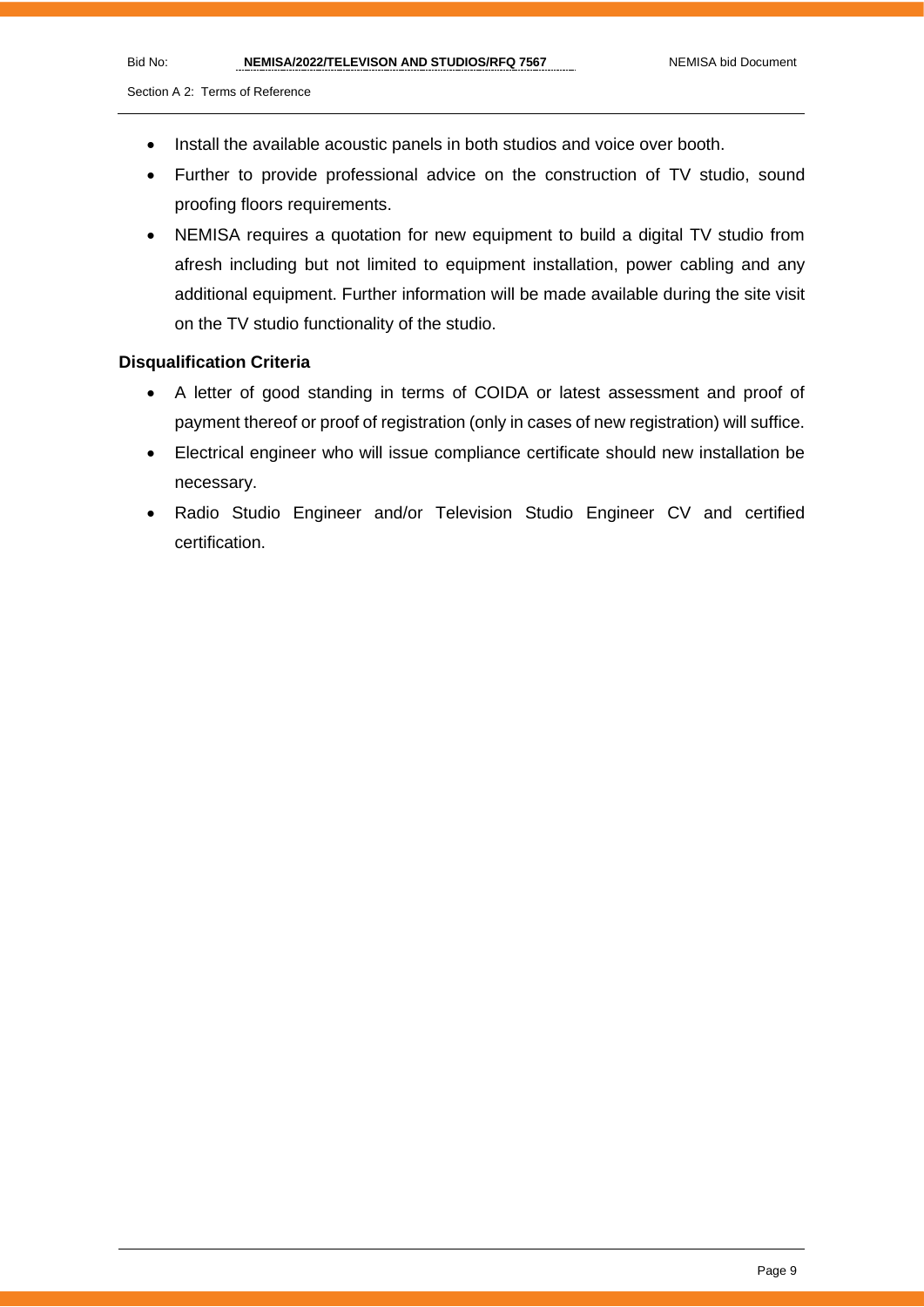Section A 3: Evaluation Process/ Criteria

**ALL BIDDERS MUST TAKE NOTE OF THE EVALUATION PROCESS THAT WILL BE FOLLOWED**

## **1 EVALUATION PROCESS**

#### **1.1 COMPLIANCE WITH MINIMUM REQUIREMENTS**

1.1.1 All bids duly lodged as specified in the Request for Bid will be examined to determine compliance with bid requirements and conditions. Bids with obvious deviations from the requirements/conditions will be eliminated from further consideration.

> Failure to comply with or submit any one of the following items, will render a bid nonresponsive and will not be evaluated further.

|                  |                                                          |     | Compliant? |  |
|------------------|----------------------------------------------------------|-----|------------|--|
| <b>Reference</b> | <b>Description</b>                                       | YES | <b>NO</b>  |  |
| Part 1           | Signed Special Conditions of Bid and Contract            |     |            |  |
| Part 2           | <b>Tax Compliance Requirements</b>                       |     |            |  |
| Part 3           | Completed and signed Declaration of Interest             |     |            |  |
| Part 4           | Completed and signed Declaration of Bidder's past        |     |            |  |
|                  | Supply Chain Management practices                        |     |            |  |
| Part 5           | Completed and signed Certificate of Independent Bid      |     |            |  |
|                  | Determination                                            |     |            |  |
| Part 7           | Completed and signed Invitation to Bid                   |     |            |  |
| Part 8           | Completed Pricing Schedule in the prescribed format      |     |            |  |
| Part 12          | Proof of registration on the CSD                         |     |            |  |
| Part ??          | Registration certificates (e.g. for professional bodies) |     |            |  |

#### **1.2 DETERMINATION OF SCORE FOR FUNCTIONALITY**

1.2.1 The evaluation criteria and weights for functionality as indicated in the table in below, will apply.

| <b>FUNCTIONAL CRITERIA</b>                                                                                                                                                                                                                                                                                                                                                                                                                                                                                                  | <b>MAXIMUM</b><br><b>BE AWARDED</b> |
|-----------------------------------------------------------------------------------------------------------------------------------------------------------------------------------------------------------------------------------------------------------------------------------------------------------------------------------------------------------------------------------------------------------------------------------------------------------------------------------------------------------------------------|-------------------------------------|
| $\Box$ Provide company track Record with reference letters<br>including contactable details.                                                                                                                                                                                                                                                                                                                                                                                                                                |                                     |
| The valid reference letter must be on a client letterhead,<br>indicating Site Name, the scope of work conducted, and<br>Duration of the project (Start and completion date),<br>Contract Value and duly signed by the client with contact<br>details including email or telephone numbers.<br>Valid reference letters of similar projects completed.<br>• More than $5 = 20$ Points<br>• $3 - 5 = 10$ Points<br>• Less than 3 references $=$ 5 points<br>• No references $= 0$ points<br>Irrelevant references $= 0$ points | 20                                  |
| <b>Experience of the bidder (20)</b>                                                                                                                                                                                                                                                                                                                                                                                                                                                                                        | 20                                  |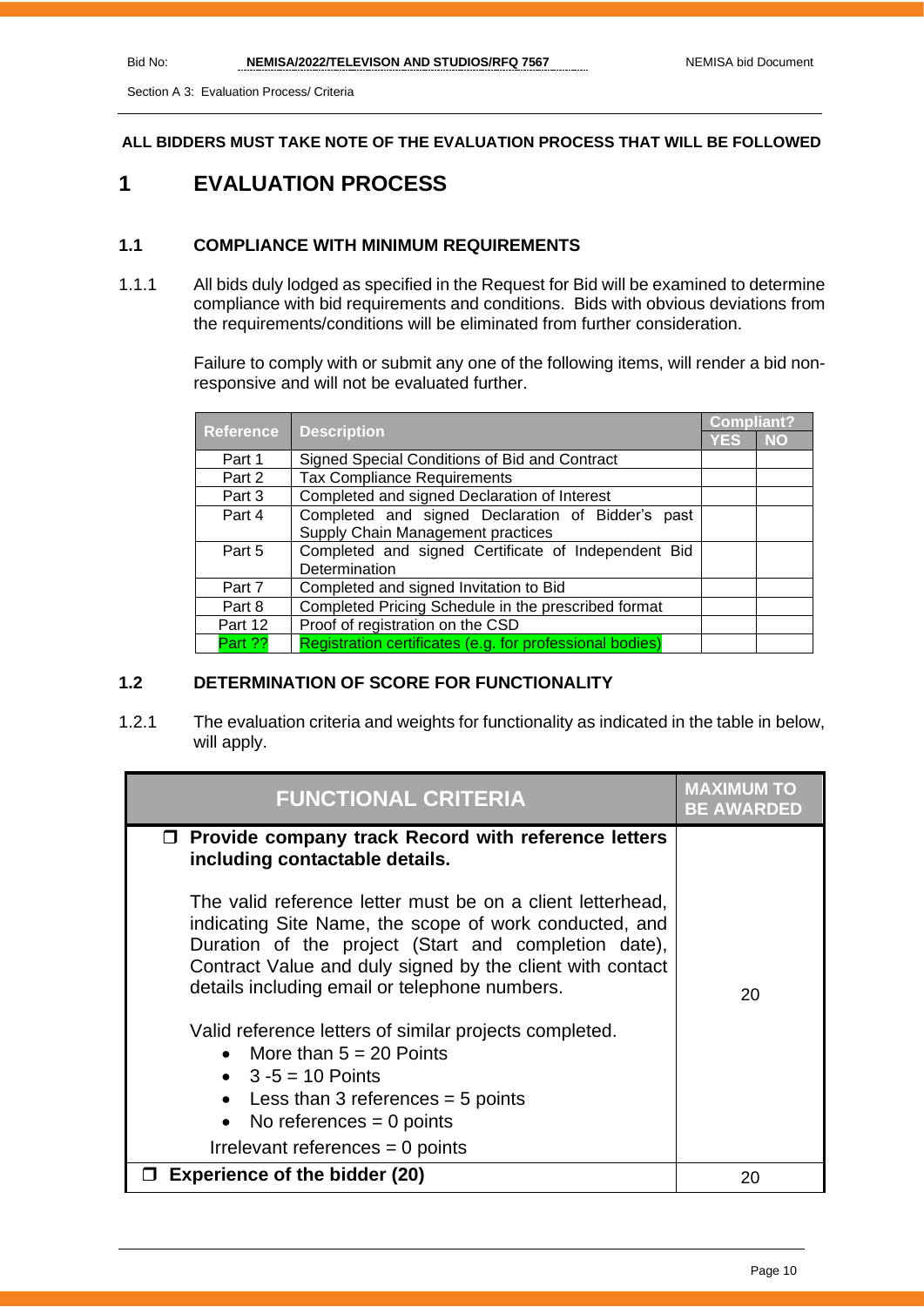Section A 3: Evaluation Process/ Criteria

| <b>FUNCTIONAL CRITERIA</b>                                                                                                                                                                                                                                                                                                                                            | <b>MAXIMUM TO</b><br><b>BE AWARDED</b> |
|-----------------------------------------------------------------------------------------------------------------------------------------------------------------------------------------------------------------------------------------------------------------------------------------------------------------------------------------------------------------------|----------------------------------------|
| Eight years or more $-20$ points<br>$\circ$<br>Five years but less than $8 - 10$<br>$\circ$<br>One year but less than $5 - 5$ points<br>$\circ$<br>Less than one year $-0$ points                                                                                                                                                                                     |                                        |
| □ Technical capability<br>The service provider to provide CV of Acoustic specialist with<br>relevant audio experience<br>CV of Acoustic Specialist with more than 5 years<br>$\circ$<br>relevant experience (20 points)<br>CV of Acoustic Specialist with 3-5 years relevant<br>$\circ$                                                                               | 20                                     |
| experience (10 points)<br>No Acoustic Specialist (0 points)<br>□<br><b>Bidder to provide CV for an Electrician</b><br>$\Box$                                                                                                                                                                                                                                          |                                        |
| CV of an Electrician with more than 5 years relevant<br>$\circ$<br>experience (20 points)<br>CV of an Electrician 3-5-year relevant experience (10<br>$\circ$<br>points)                                                                                                                                                                                              | 20                                     |
| No Electrician (0 points)<br>$\circ$<br>$\Box$ PROJECT implementation = 20 points                                                                                                                                                                                                                                                                                     |                                        |
| The implementation plan clearly shows all activities, the<br>$\circ$<br>dependencies between them are in a logical sequence,<br>and the project duration is within the project period. $= 20$<br>The implementation plan clearly shows all activities, the<br>$\circ$<br>dependencies between them are in a logical sequence,<br>and the project duration is precise. |                                        |
| In addition, the duration of each activity is indicated and is<br>appropriate and realistic =15<br>The implementation plan clearly shows all activities, the<br>$\circ$<br>dependencies between them are in a logical sequence,<br>and the project duration is precise. $= 10$<br>The Implementation plan DOES NOT clearly show all<br>$\circ$                        | 20                                     |
| activities. The dependencies between them are NOT in a<br>logical sequence and project duration. $= 5$<br>The implementation plan only shows the main activities<br>$\circ$<br>with no dependencies between them and the project<br>duration. $=3$<br>No Response without a precise project duration=0<br>$\circ$                                                     |                                        |
| <b>MAXIMUM TOTAL FOR FUNCTIONALITY</b>                                                                                                                                                                                                                                                                                                                                | 100                                    |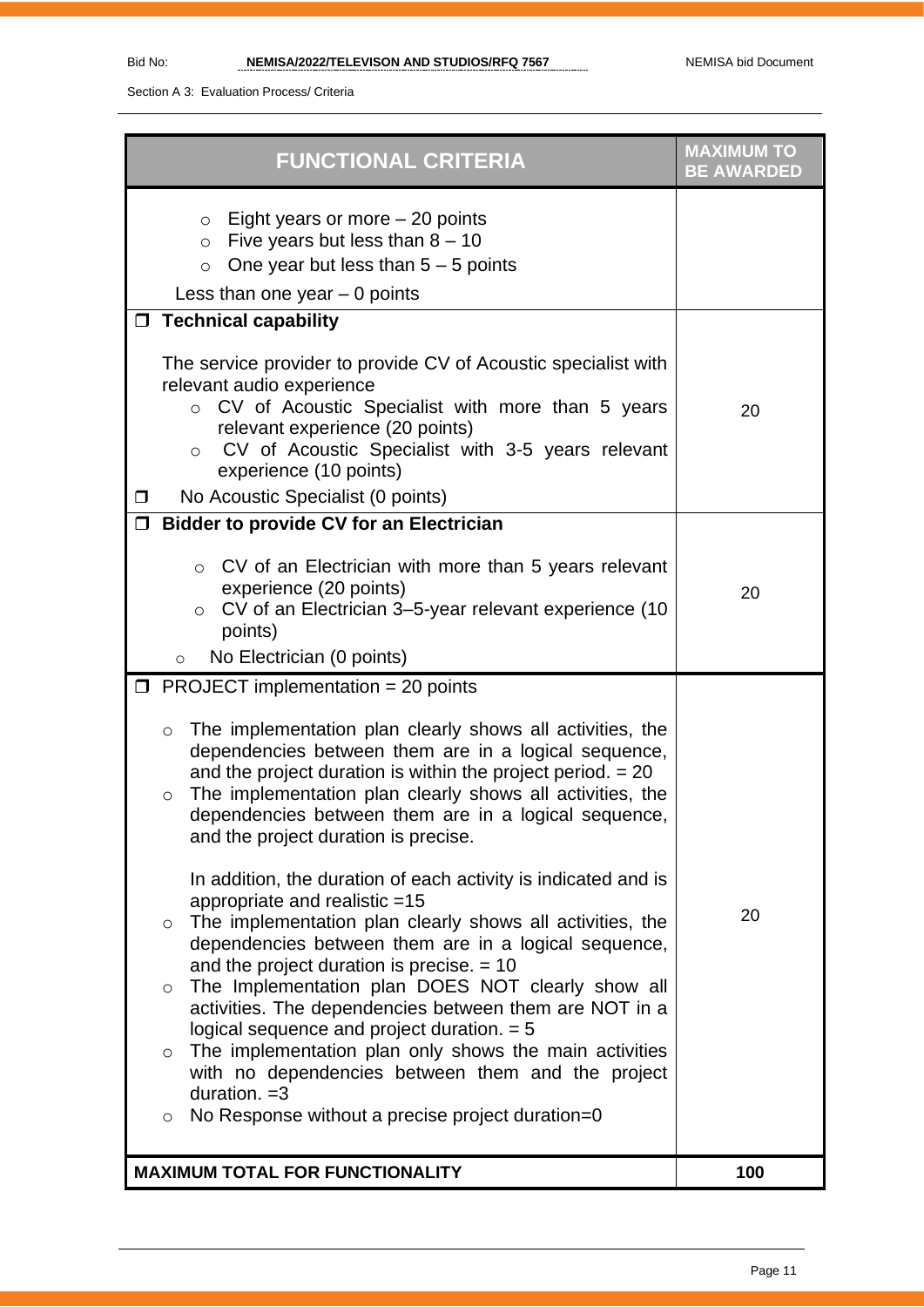- 1.2.2 The score for functionality shall be calculated as follows:
	- Each panel member shall award values for each individual criterion on a score sheet. The value scored for each criterion shall be multiplied with the specified weighting for the relevant criterion to obtain the marks scored for the various criteria. These marks should be added to obtain the total score for functionality.
	- $\Box$  The score of each panel member shall be added together and divided by the number of panel members to establish the average score obtained by each individual bidder for functionality.

#### **1.3 DETERMINATION OF SCORE FOR PRESENTATIONS**

1.3.1 NEMISA will not call for presentations.

OR

- 1.3.2 NEMISA has decided/may decide to have compulsory presentations made either by all bidders who have obtained at least **65%** of the marks for functionality, or by the bidders ranked first to a maximum of six, but not less than the three highest scoring bidders, once the price and preference marks have been combined.
- 1.3.3 Presentations shall only affect the marks awarded for functionality. If NEMISA wishes to use presentations to discriminate between bidders, the evaluation criteria to be affected shall be determined in advance and due allowance made in the mark scheme and indicated in paragraph 1.2.1.
- 1.3.4 Points determined by the presentation will be awarded to each bidder by each member of the Bid Evaluation Committee and then an average calculated. Such score will be added to the original score for functionality.
- 1.3.5 A bidder will be disqualified if the combined score for functionality fails to meet the minimum threshold for functionality as per paragraph 1.341.

#### **1.4 ELIMINATION OF PROPOSALS ON GROUNDS OF FUNCTIONALITY**

1.4.1 Bids that score less than **65%** of the marks available for functionality will be eliminated from further consideration. Marks will therefore not be awarded for their cost proposals or for preference.

#### **1.5 PRICE AND B-BBEE STATUS LEVEL POINTS**

- 1.5.1 All remaining bids will be evaluated as follows:
- 1.5.2 The 80/20 preference point system will be applied. Points for price and B-BBEE status level certificate will be awarded in accordance with the stipulations in the Preference Point Claim Form in terms of the Preferential Procurement Regulations, 2017.
- 1.5.3 If appropriate, implied contract price adjustments will be made to the cost proposals of all remaining bids.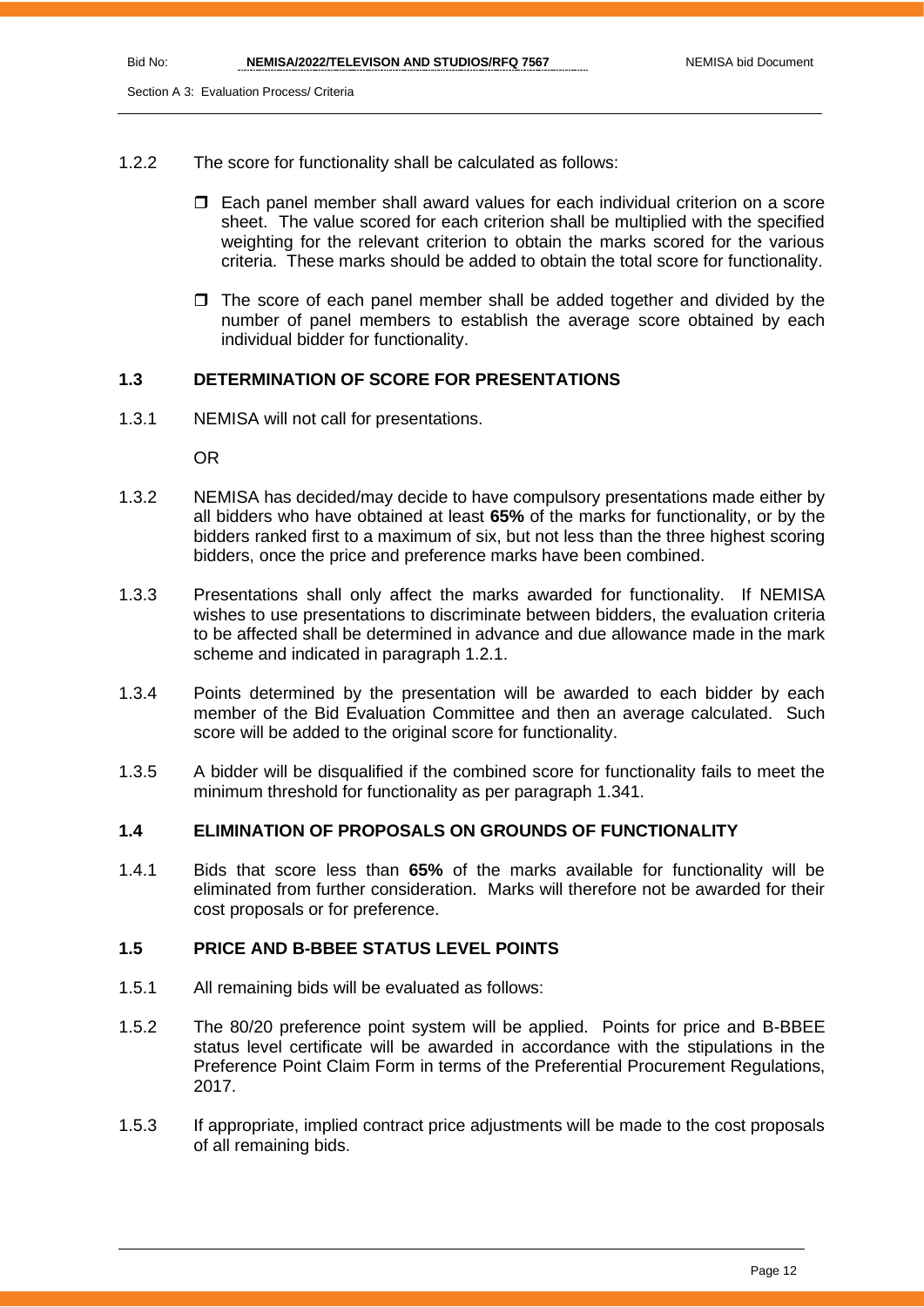Section A 3: Evaluation Process/ Criteria

- 1.5.4 The point scored for the B-BBEE status level certificate for each acceptable bid will now be added to the price point.
- 1.5.5 The Evaluation Committee may recommend that the contract be awarded to the bidder obtaining the highest aggregate mark as determined by 1.5.4 or to a lower scoring bid on justifiable grounds.

#### **1.6 ADJUDICATION OF BID**

1.6.1 The relevant award structure will consider the recommendations and make the final award. The successful bidder will usually be the service provider scoring the highest number of points or it may be a lower scoring bid on justifiable grounds or no award at all.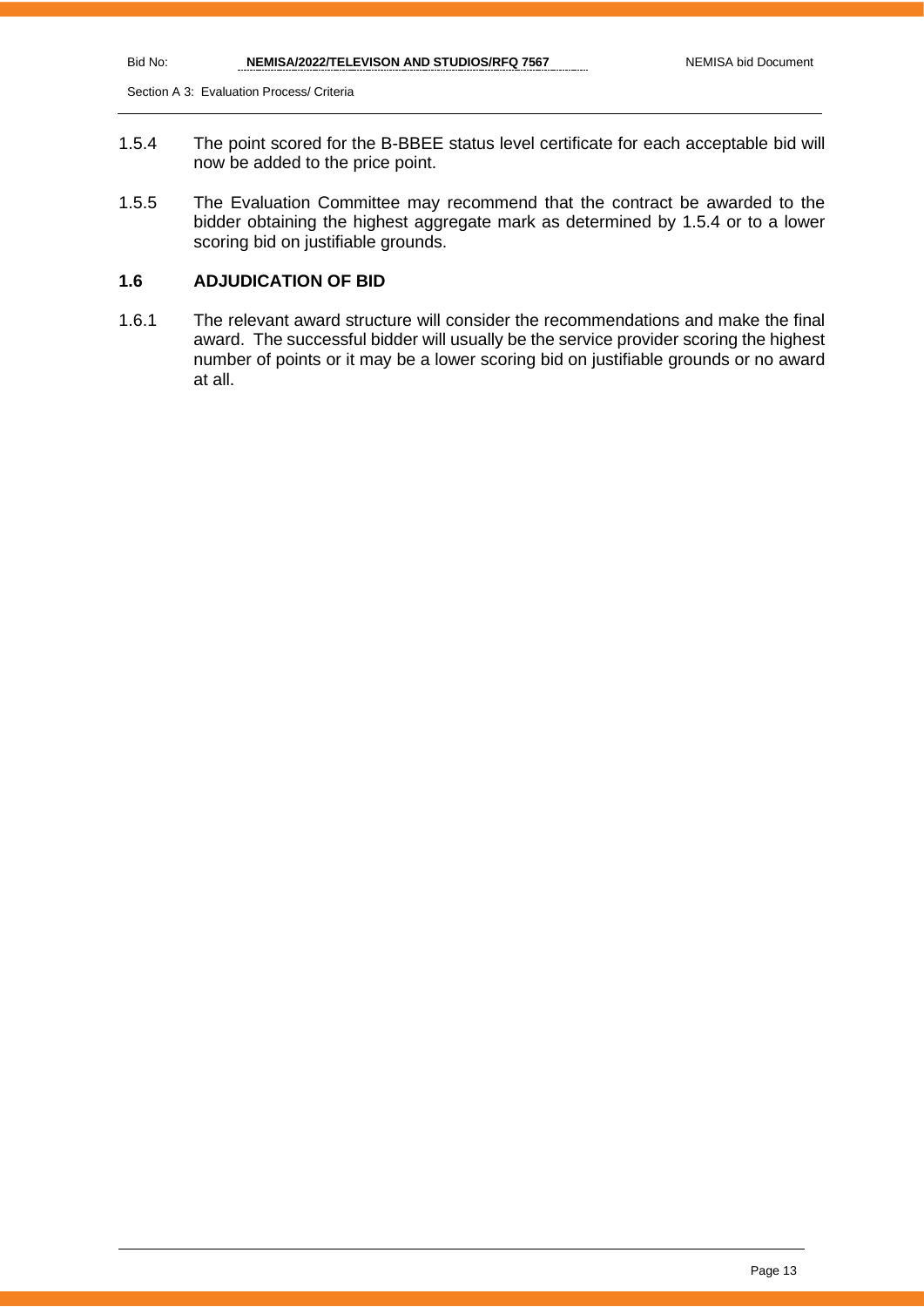Section A 4: Contract Form

# **CONTRACT FORM: RENDERING OF SERVICES**

THIS FORM MUST BE FILLED IN DUPLICATE BY BOTH THE SERVICE PROVIDER (PART 1) AND THE PURCHASER (PART 2). BOTH FORMS MUST BE SIGNED IN THE ORIGINAL SO THAT THE SERVICE PROVIDER AND THE PURCHASER WOULD BE IN POSSESSION OF ORIGINALLY SIGNED CONTRACTS FOR THEIR RESPECTIVE RECORDS.

#### **PART 1 (TO BE FILLED IN BY THE SERVICE PROVIDER)**

- 1. I/we hereby undertake to render services described in the attached bidding documents to NEMISA in accordance with the requirements and task directives/proposals specifications stipulated in Bid Number NEMISA/2022/TELEVISON AND STUDIOS/RFQ 7567 at the price/s quoted. My/our offer/s remain binding upon me/us and open for acceptance by the Purchaser during the validity period indicated and calculated from the closing date of the bid.
- 2. The following documents shall be deemed to form and be read and construed as part of this agreement:
- 2.1 Bidding documents, viz
	- $\Box$  Invitation to bid
	- $\Box$  Tax clearance certificate
	- $\Box$  Pricing schedule(s)
	- Filled in terms of reference/task directive/proposal
	- Preference claims for Broad Based Black Economic Empowerment Status Level of Contribution in terms of the Preferential Procurement Regulations 2017;
	- D Declaration of interest
	- $\Box$  Declaration of bidder's past SCM practices
	- **Special Conditions of Contract**
- 2.2 General Conditions of Contract
- 2.3 Other (specify)
- 3. I/we confirm that I/we have satisfied myself as to the correctness and validity of my/our bid; that the price(s) and rate(s) quoted cover all the services specified in the bidding documents; that the price(s) and rate(s) cover all my obligations and I accept that any mistakes regarding price(s) and rate(s) and calculations will be at my own risk.
- 4. I/we accept full responsibility for the proper execution and fulfilment of all obligations and conditions devolving on me/us under this agreement as the principal liable for the due fulfilment of this contract.
- 5. I/we declare that I/we have no participation in any collusive practices with any bidder or any other person regarding this or any other bid.
- 6. I confirm that I am duly authorised to sign this contract.

| NAME (PRINT)        |        | <b>WITNESSES</b> |
|---------------------|--------|------------------|
| <b>CAPACITY</b>     |        |                  |
| <b>SIGNATURE</b>    | ------ | 2                |
| <b>NAME OF FIRM</b> |        | DATE:            |
| <b>DATE</b>         |        |                  |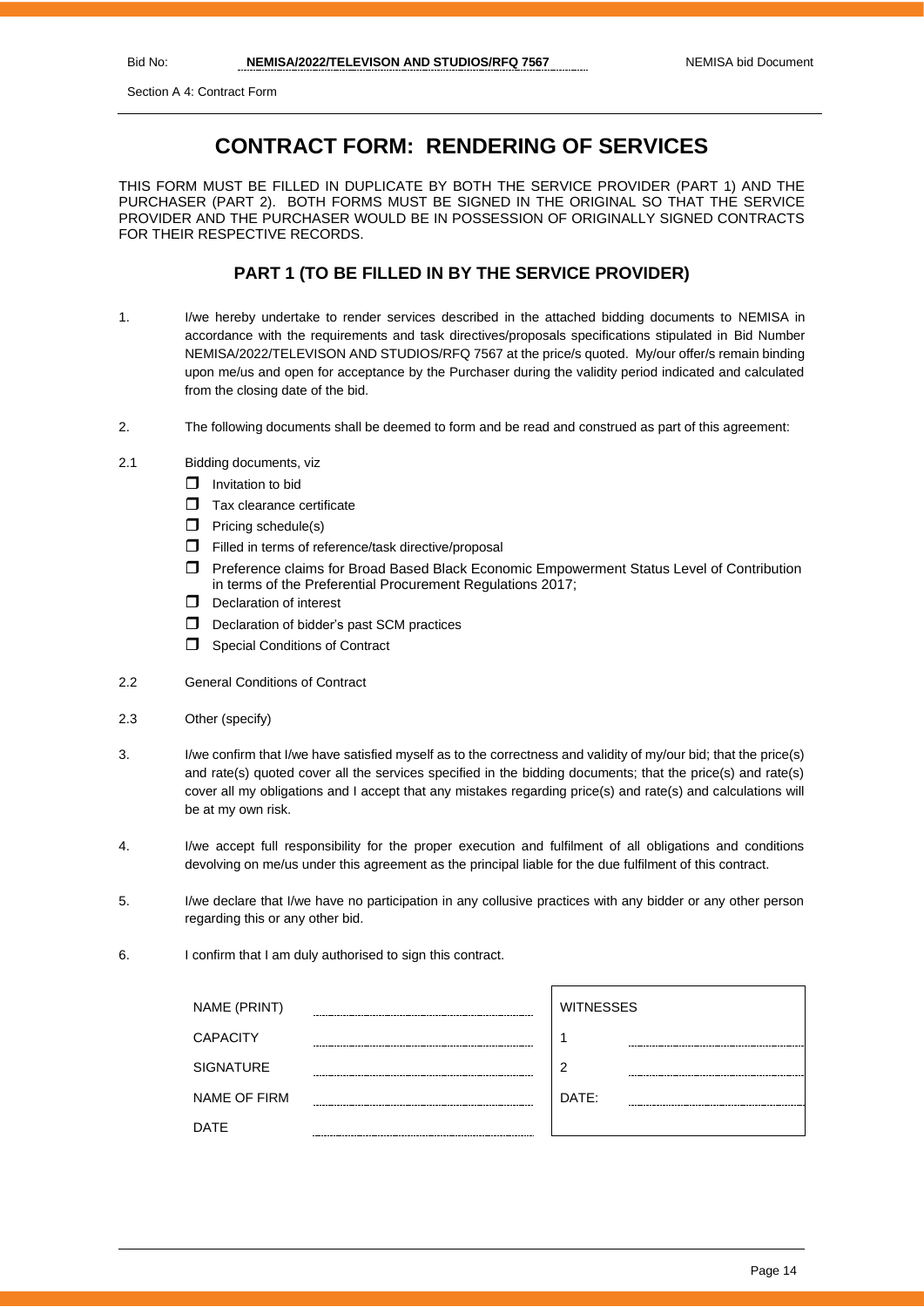Section A 4: Contract Form

# **CONTRACT FORM: RENDERING OF SERVICES**

#### **PART 2 (TO BE FILLED IN BY THE PURCHASER)**

- 1. I ……………………………………………………..……………… in my capacity as …………………………………………….. accept your bid under reference number ……………………………………………. dated ……………………………………. for the rendering of services indicated hereunder and/or further specified in the annexures.
- 1. An official order indicating service delivery instructions is forthcoming.
- 2. I undertake to make payment for the services rendered in accordance with the terms and conditions of the contract within 30 (thirty) days after receipt of an invoice.

| <b>DESCRIPTION OF SERVICE</b> | PRICE (VAT INCL) | <b>COMPLETION</b><br><b>DATE</b> | <b>B-BBEE STATUS</b><br><b>LEVEL OF</b><br><b>CONTRIBUTION</b> |
|-------------------------------|------------------|----------------------------------|----------------------------------------------------------------|
|                               |                  |                                  |                                                                |
|                               |                  |                                  |                                                                |

3. I confirm that I am duly authorised to sign this contract.

| SIGNED AT        | ON |                  |
|------------------|----|------------------|
|                  |    |                  |
| NAME (PRINT)     |    |                  |
| <b>SIGNATURE</b> |    |                  |
| OFFICIAL STAMP   |    | <b>WITNESSES</b> |
|                  |    | ٠                |
|                  |    | $\overline{2}$   |
|                  |    | DATE:            |
|                  |    |                  |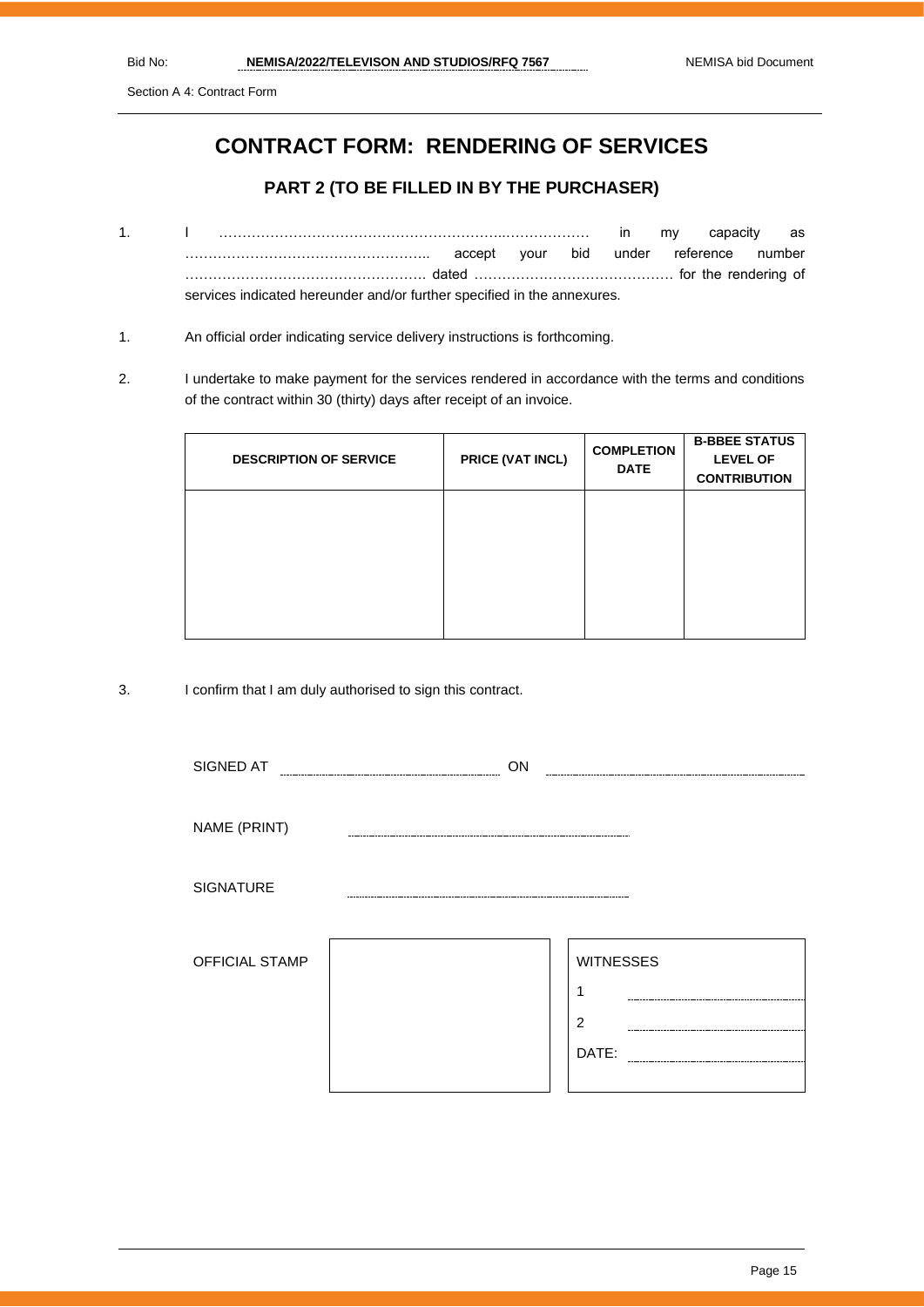Section B

# **SECTION B**

# **This section must be completed and returned or supplied with bids as prescribed.**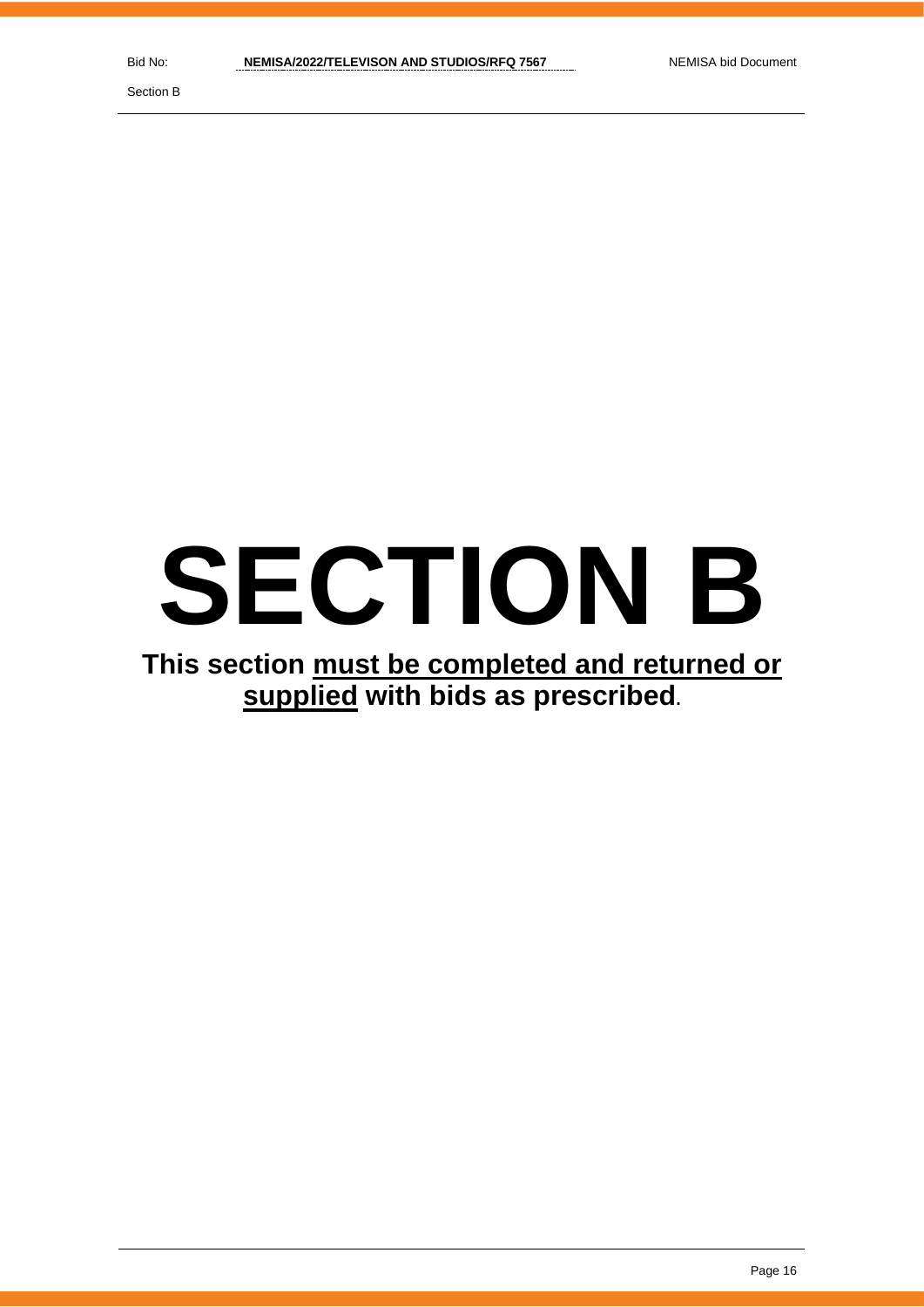# **SPECIAL CONDITIONS OF BID AND CONTRACT Return as Part 1**

|              | <b>SPECIAL CONDITIONS</b>                                                                                                                                                                                                                                           |
|--------------|---------------------------------------------------------------------------------------------------------------------------------------------------------------------------------------------------------------------------------------------------------------------|
|              |                                                                                                                                                                                                                                                                     |
| $\mathbf 1$  | <b>GENERAL</b>                                                                                                                                                                                                                                                      |
|              |                                                                                                                                                                                                                                                                     |
| 1.1          | The Bidder must clearly state if a deviation from these special conditions are offered and<br>the reason therefor. If an explanatory note is provided, the paragraph reference must be<br>indicated in a supporting appendix to the application submission.         |
| 1.2          | Should Bidders fail to indicate agreement/compliance or otherwise, the NEMISA will                                                                                                                                                                                  |
|              | assume that the Bidder is in compliance or agreement with the statement(s) as specified<br>in this bid.                                                                                                                                                             |
|              |                                                                                                                                                                                                                                                                     |
| 1.3          | Bids not completed in this manner may be considered incomplete and rejected.                                                                                                                                                                                        |
| 1.4          | NEMISA shall not be liable for any expense incurred by the Bidder in the preparation and<br>submission of a bid.                                                                                                                                                    |
|              |                                                                                                                                                                                                                                                                     |
| $\mathbf{2}$ | <b>CANCELLATION OF PROCUREMENT PROCESS</b>                                                                                                                                                                                                                          |
|              |                                                                                                                                                                                                                                                                     |
| 2.1          | This procurement process can be postponed or cancelled at any stage at the sole<br>discretion of NEMISA provided that such cancellation or postponement takes place prior<br>to entering into a contract with a specific service provider to which the bid relates. |
| 3            | BID SUBMISSION CONDITIONS, INSTRUCTION AND EVALUATION                                                                                                                                                                                                               |
|              | <b>PROCESS/CRITERIA</b>                                                                                                                                                                                                                                             |
|              |                                                                                                                                                                                                                                                                     |
| 3.1          | The Bid submission conditions and instructions as well as the evaluation process/criteria<br>have been noted.                                                                                                                                                       |
|              |                                                                                                                                                                                                                                                                     |
| 4            | <b>NEGOTIATION AND CONTRACTING</b>                                                                                                                                                                                                                                  |
|              |                                                                                                                                                                                                                                                                     |
| 4.1          | NEMISA have the right to enter into negotiation with one or more Bidders regarding any<br>terms and conditions, including price(s), of a proposed contract.                                                                                                         |
| 4.2          |                                                                                                                                                                                                                                                                     |
|              | Under no circumstances will negotiation with any Bidders, including preferred Bidders,                                                                                                                                                                              |
|              | constitute an award <sup>1</sup> or promise/ undertaking to award the contract.                                                                                                                                                                                     |
|              |                                                                                                                                                                                                                                                                     |
| 4.3          | NEMISA shall not be obliged to accept the lowest or any bid, offer or proposal.                                                                                                                                                                                     |
| 4.4          | A contract will only be deemed to be concluded when reduced to writing in a formal contract                                                                                                                                                                         |
|              | and Service Level Agreement (if applicable) signed by the designated responsible person<br>of both parties. The designated responsible person of NEMISA is the CEO.                                                                                                 |
|              |                                                                                                                                                                                                                                                                     |
| 4.5          | NEMISA also reserves the right to enter into one contract with a Bidder for all required                                                                                                                                                                            |
|              | functions or into more than one contract with different Bidders for different functions.                                                                                                                                                                            |
|              |                                                                                                                                                                                                                                                                     |

<sup>1</sup> See GLOSSARY.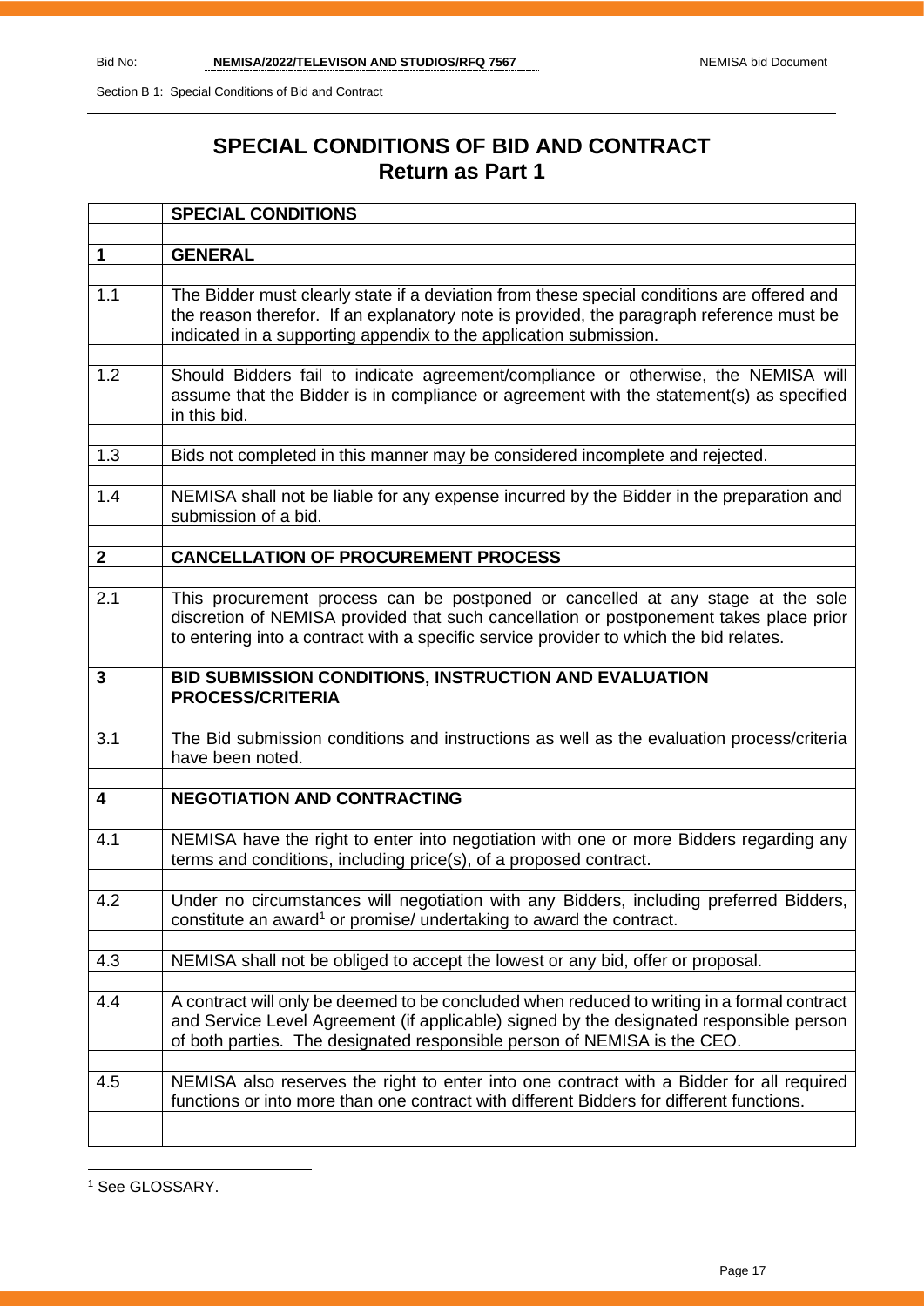| 5              | <b>ACCESS TO INFORMATION</b>                                                                                                                                                                                                                                                                                                          |
|----------------|---------------------------------------------------------------------------------------------------------------------------------------------------------------------------------------------------------------------------------------------------------------------------------------------------------------------------------------|
|                |                                                                                                                                                                                                                                                                                                                                       |
| 5.1            | All bidders will be informed of the status of their bid once the procurement process has<br>been completed.                                                                                                                                                                                                                           |
|                |                                                                                                                                                                                                                                                                                                                                       |
| 5.2            | Requests for information regarding the bid process will be dealt with in line with the<br>NEMISA SCM Policy and relevant legislation.                                                                                                                                                                                                 |
|                |                                                                                                                                                                                                                                                                                                                                       |
| 6              | <b>REASONS FOR REJECTION</b>                                                                                                                                                                                                                                                                                                          |
| 6.1            | NEMISA shall reject a proposal for the award of a contract if the recommended Bidder has<br>committed a proven corrupt or fraudulent act in competing for the particular contract.                                                                                                                                                    |
|                |                                                                                                                                                                                                                                                                                                                                       |
| 6.2            | The NEMISA may disregard the bid of any bidder if that bidder, or any of its directors:<br>□ Have abused the SCM system of the NEMISA.<br>$\Box$ Have committed proven fraud or any other improper conduct in relation to such<br>system.<br>$\Box$ Have failed to perform on any previous contract and the proof exists.             |
|                | Such actions shall be communicated to the National Treasury.                                                                                                                                                                                                                                                                          |
|                |                                                                                                                                                                                                                                                                                                                                       |
| $\overline{7}$ | <b>GENERAL CONDITIONS OF CONTRACT</b>                                                                                                                                                                                                                                                                                                 |
|                |                                                                                                                                                                                                                                                                                                                                       |
| 7.1            | The General Conditions of Contract must be accepted.                                                                                                                                                                                                                                                                                  |
|                |                                                                                                                                                                                                                                                                                                                                       |
| 8              | <b>ADDITIONAL INFORMATION REQUIREMENTS</b>                                                                                                                                                                                                                                                                                            |
| 8.1            | During evaluation of the bids, additional information may be requested in writing from<br>Bidders. Replies to such request must be submitted, within 5 (five) working days or as<br>otherwise indicated. Failure to comply, may lead to your bid being disregarded.                                                                   |
| 8.2            | No additional information will be accepted from any individual Bidder without such<br>information having been requested                                                                                                                                                                                                               |
|                |                                                                                                                                                                                                                                                                                                                                       |
| 9              | <b>CONFIDENTIALITY</b>                                                                                                                                                                                                                                                                                                                |
| 9.1            | The bid and all information in connection therewith shall be held in strict confidence by<br>Bidders and usage of such information shall be limited to the preparation of the bid. Bidders<br>shall undertake to limit the number of copies of this document.                                                                         |
| 10             | INTELLECTUAL PROPERTY, INVENTIONS AND COPYRIGHT                                                                                                                                                                                                                                                                                       |
|                |                                                                                                                                                                                                                                                                                                                                       |
| 10.1           | Copyright of all documentation relating to this contract belongs to the client. The successful<br>Bidder may not disclose any information, documentation or products to other clients without<br>the written approval of the accounting authority or the delegate.                                                                    |
| 10.2           | This paragraph shall survive termination of this contract.                                                                                                                                                                                                                                                                            |
|                |                                                                                                                                                                                                                                                                                                                                       |
| 11             | <b>NON-COMPLIANCE WITH DELIVERY TERMS</b>                                                                                                                                                                                                                                                                                             |
| 11.1           | As soon as it becomes known to the contractor that he/she will not be able to deliver the<br>services within the delivery period and/or against the quoted price and/or as specified,<br>NEMISA must be given immediate written notice to this effect. NEMISA reserves the right<br>to implement remedies as provided for in the GCC. |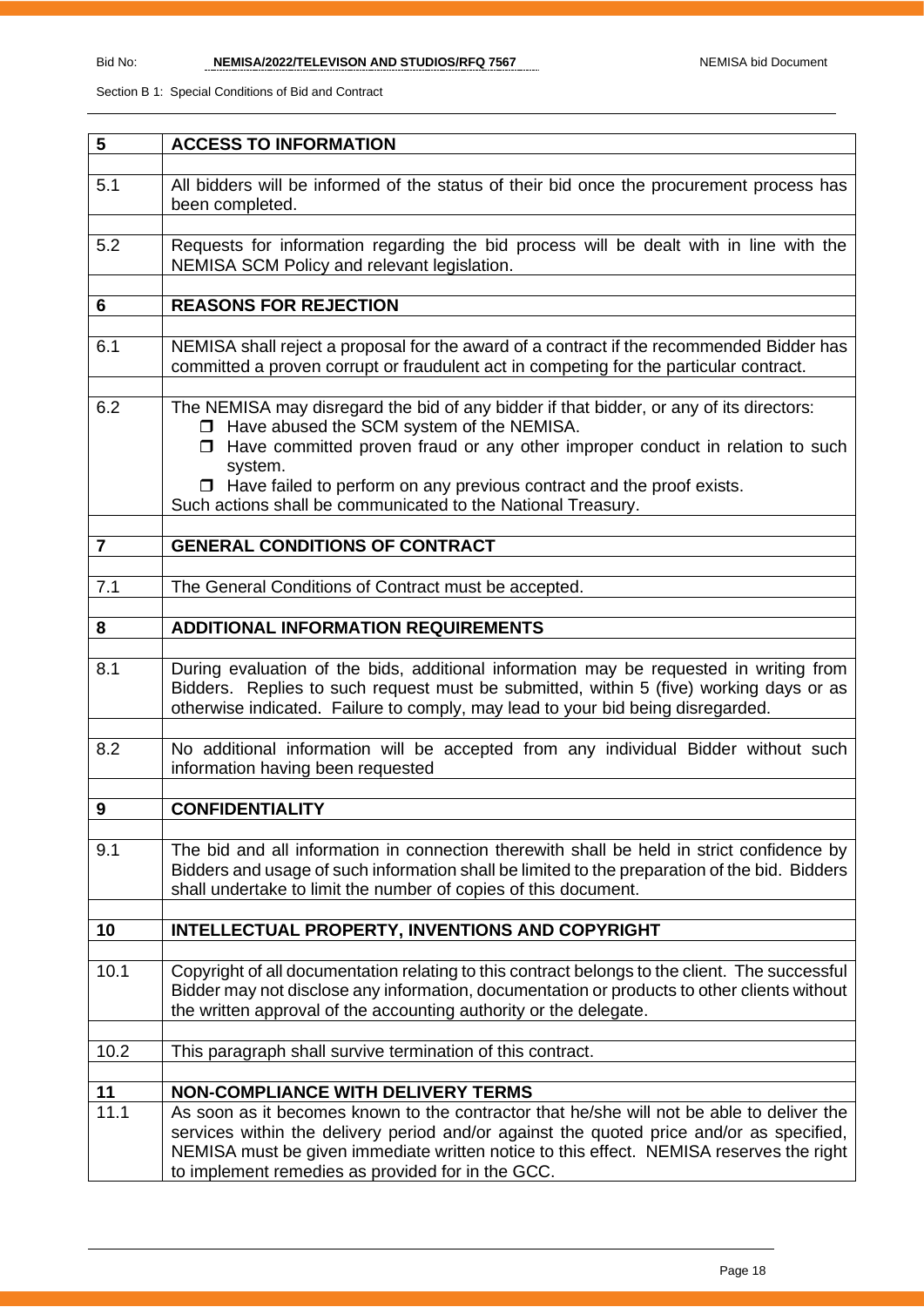| 12   | <b>WARRANTS</b>                                                                                                                                                                                                                                                                                                                                                                          |
|------|------------------------------------------------------------------------------------------------------------------------------------------------------------------------------------------------------------------------------------------------------------------------------------------------------------------------------------------------------------------------------------------|
| 12.1 | The Contractor warrants that it is able to conclude this Agreement to the satisfaction of<br>NEMISA.                                                                                                                                                                                                                                                                                     |
|      |                                                                                                                                                                                                                                                                                                                                                                                          |
| 13   | PARTIES NOT AFFECTED BY WAIVER OR BREACHES                                                                                                                                                                                                                                                                                                                                               |
| 13.1 | The waiver (whether express or implied) by any Party of any breach of the terms or<br>conditions of this contract by the other Party shall not prejudice any remedy of the waiving<br>party in respect of any continuing or other breach of the terms and conditions hereof.                                                                                                             |
| 13.2 | No favour, delay, relaxation or indulgence on the part of any Party in exercising any power<br>or right conferred on such Party in terms of this contract shall operate as a waiver of such<br>power or right nor shall any single or partial exercise of any such power or right under this<br>agreement.                                                                               |
| 14   | <b>RETENTION</b>                                                                                                                                                                                                                                                                                                                                                                         |
|      |                                                                                                                                                                                                                                                                                                                                                                                          |
| 14.1 | On termination of this agreement, the contractor shall, on demand hand over all<br>documentation provided as part of the project and all deliverables, etc., without the right of<br>retention, to NEMISA.                                                                                                                                                                               |
| 14.2 | No agreement to amend or vary a contract or order or the conditions, stipulations or<br>provisions thereof shall be valid and of any force and effect unless such agreement to<br>amend or vary is entered into in writing and signed by the contracting parties. Any waiver<br>of the requirement that the agreement to amend or vary shall be in writing, shall also be in<br>writing. |
|      |                                                                                                                                                                                                                                                                                                                                                                                          |
| 15   | <b>CENTRAL SUPPLIER DATABASE</b>                                                                                                                                                                                                                                                                                                                                                         |
| 15.1 | It is a requirement that all suppliers/ services providers to NEMISA shall be registered on<br>the National Treasury Central Supplier Database (CSD).                                                                                                                                                                                                                                    |
| 15.2 |                                                                                                                                                                                                                                                                                                                                                                                          |
|      | Bidders are therefore required to register as a supplier on the CSD before submitting a bid.                                                                                                                                                                                                                                                                                             |
|      | The CSD website can be accessed on the following link:<br>http://ocpo.treasury.gov.za/Pages/default.aspx                                                                                                                                                                                                                                                                                 |
| 15.3 | Bidders are therefore required to submit proof of their registration on the CSD, or if not yet<br>registered, provide proof of their application to be registered, with their bid.                                                                                                                                                                                                       |
| 15.4 | No bid will be awarded and a contract concluded with a bidder who is not registered on the<br>CSD.                                                                                                                                                                                                                                                                                       |
|      |                                                                                                                                                                                                                                                                                                                                                                                          |
| 16   | <b>FORMAT OF BIDS</b>                                                                                                                                                                                                                                                                                                                                                                    |
| 16.1 | Bidders must complete all the necessary bid documents and undertakings required in this<br>bid document. Bidders are advised that their proposal should be concise, written in plain<br>English and simply presented.                                                                                                                                                                    |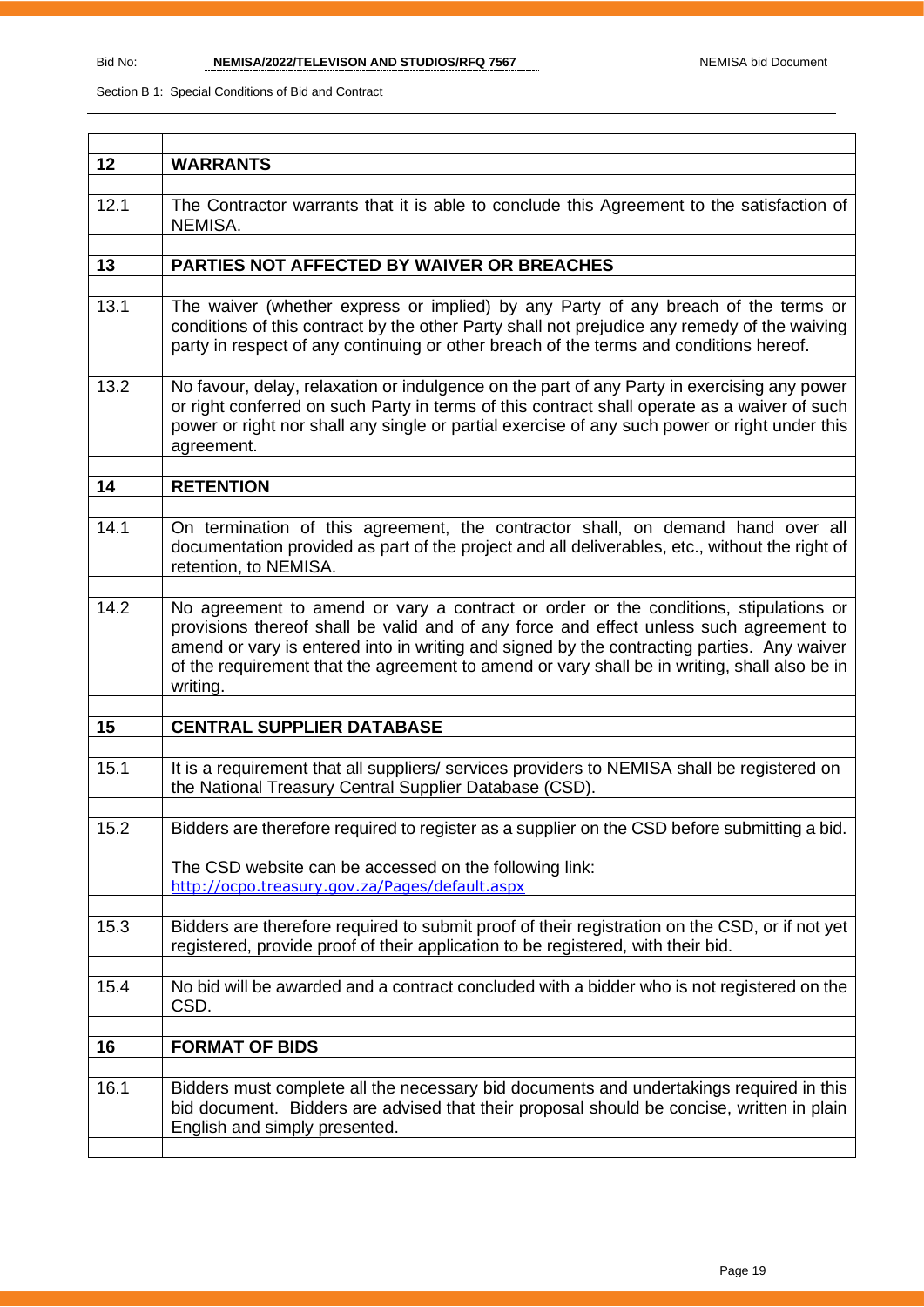| 16.2   | Bidders are to set out their proposal in the format prescribed hereunder. This means                                                                                                                               |
|--------|--------------------------------------------------------------------------------------------------------------------------------------------------------------------------------------------------------------------|
|        | that the proposal must be structured in the parts noted below. Information not submitted                                                                                                                           |
|        | in the relevant part, may not be considered for evaluation purposes.                                                                                                                                               |
|        |                                                                                                                                                                                                                    |
| 16.3   | Part 1: Special Conditions of Bid and Contract                                                                                                                                                                     |
|        |                                                                                                                                                                                                                    |
| 16.3.1 | Bidders must initial each page and sign the last page and return the Special Conditions of<br>bid and Contract (Section B-1).                                                                                      |
|        | Bids submitted without a completed Special Conditions of Bid form will be deemed to be<br>non-responsive.                                                                                                          |
|        |                                                                                                                                                                                                                    |
| 16.4   | Part 2: SARS Tax Clearance Certificate(s)                                                                                                                                                                          |
|        |                                                                                                                                                                                                                    |
| 16.4.1 | Bidders must ensure compliance with their tax obligations.                                                                                                                                                         |
|        | Bidders are required to submit their unique personal identification number (PIN) issued by<br>SARS to enable the organ of state to view the taxpayer's profile and tax status.                                     |
|        | Application for tax compliance status (TCS) or PIN may also be made via e-filing. In order<br>to use this provision, taxpayers will need to register with SARS as e-filers through the<br>website www.sars.gov.za. |
|        | Bidders may also submit a printed TCS together with the bid.                                                                                                                                                       |
|        | In bids where consortia/ joint ventures/ sub-contractors are involved, each party must<br>submit a separate proof of TCS/ PIN/ CSD number.                                                                         |
|        | Where no TCS is available, but the bidder is registered on the Central Supplier Database<br>(CSD), a CSD number must be provided.                                                                                  |
|        | Bids submitted without any one of the above particulars, will be deemed to be non-<br>responsive.                                                                                                                  |
| 16.5   |                                                                                                                                                                                                                    |
|        | Part 3: Declaration of Interest                                                                                                                                                                                    |
| 16.5.1 | Each party to the bid must complete and return the "Declaration of Interest" (Section B-2).                                                                                                                        |
|        | Bids submitted without a complete and signed Declaration of Interest will be deemed to be<br>non-responsive.                                                                                                       |
|        |                                                                                                                                                                                                                    |
| 16.6   | Part 4: Declaration of Bidder's past Supply Chain Management practices                                                                                                                                             |
| 16.6.1 | <b>Each party</b> to the bid must complete and return the "Declaration of bidder's past Supply<br>Chain Management practices" (Section B-3).                                                                       |
|        | Bids submitted without a completed and signed Declaration of bidder's past Supply Chain<br>Management practices will be deemed non-responsive.                                                                     |
|        |                                                                                                                                                                                                                    |
| 16.7   | Part 5: Certificate of Independent Bid Determination                                                                                                                                                               |
|        |                                                                                                                                                                                                                    |
| 16.7.1 | <b>Each party</b> to the bid must complete and sign the Certificate (Section B-4).                                                                                                                                 |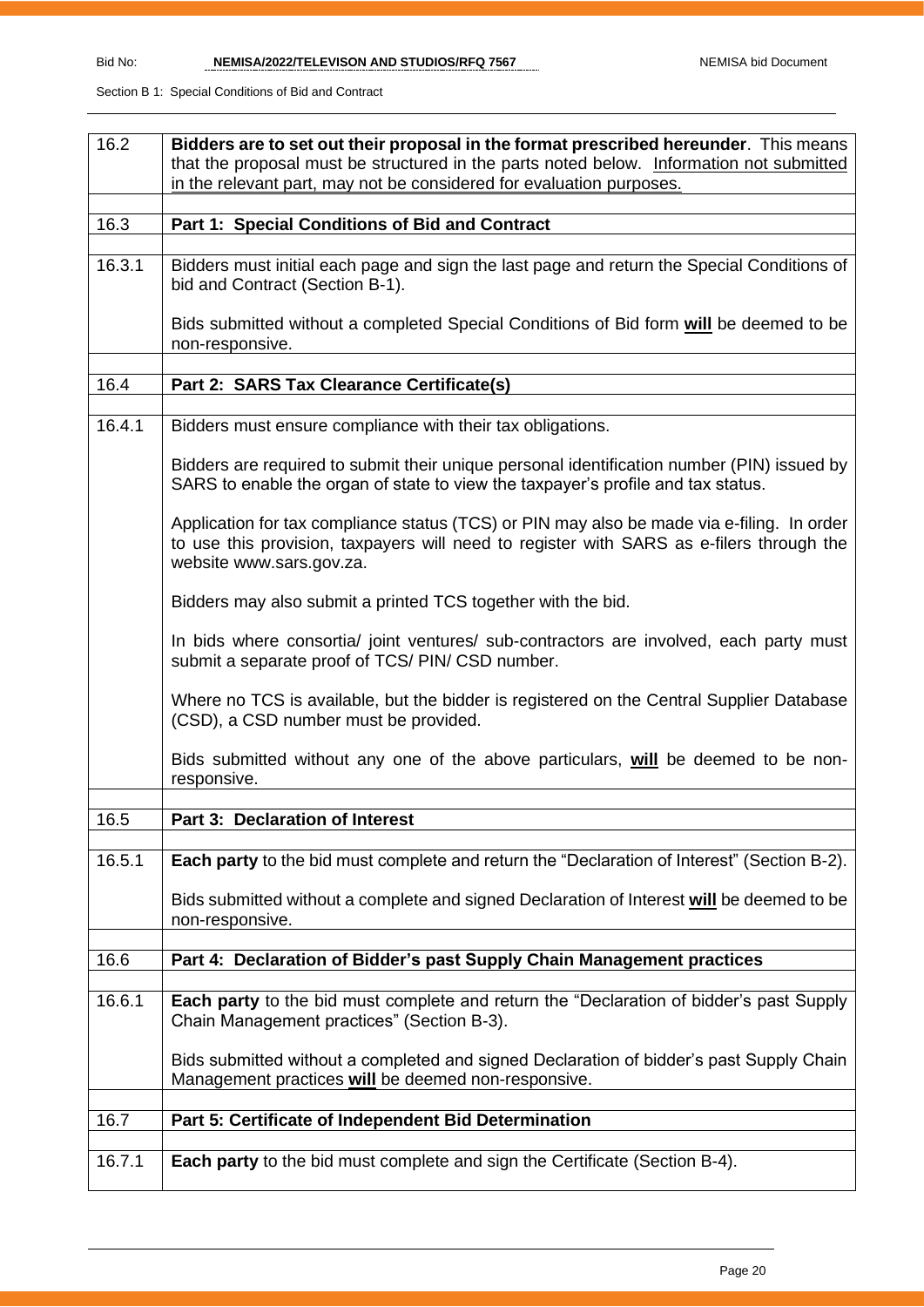|         | Bids submitted without a completed and signed Certificate of Independent Bid<br>Determination will be deemed non-responsive.                                                                                                                                                                                                                                            |
|---------|-------------------------------------------------------------------------------------------------------------------------------------------------------------------------------------------------------------------------------------------------------------------------------------------------------------------------------------------------------------------------|
| 16.8    | Part 6: Preference Points Claim Form in terms of the Preferential Procurement<br><b>Regulations 2017</b>                                                                                                                                                                                                                                                                |
| 16.8.1  | Bidders must complete, sign and return the full "Preference Points Claim Form" (Section<br>B-5) document.                                                                                                                                                                                                                                                               |
|         | In addition, a valid BEE certificate must be submitted.                                                                                                                                                                                                                                                                                                                 |
|         | Quotes submitted without a completed and signed Preference Points Claim Form and a<br>valid BEE certificate will be awarded zero points for preference.                                                                                                                                                                                                                 |
| 16.9    | Part 7: Invitation to Bid                                                                                                                                                                                                                                                                                                                                               |
| 16.9.1  | Bidders must complete, sign and return the full "Invitation to Bid" (Section B-6) document.                                                                                                                                                                                                                                                                             |
|         | Bids submitted without a completed and signed Invitation to Bid will be deemed to be<br>non-responsive.                                                                                                                                                                                                                                                                 |
| 16.10   | Part 8: Pricing Schedule                                                                                                                                                                                                                                                                                                                                                |
| 16.10.1 | Any budget amount that may be indicated in this document shall be deemed to be a guide<br>only and Bidders are expected to submit a costing that is fair and reasonable.                                                                                                                                                                                                |
| 16.10.2 | All costs related to this assignment are to be allowed for in the pricing schedule and in the<br>formats prescribed and must be returned as part of the submission (Section B-7).                                                                                                                                                                                       |
|         | Bids submitted without a price or with an incomplete price, will be deemed to be non-<br>responsive.                                                                                                                                                                                                                                                                    |
| 16.10.3 | Rates for the first year of the contract must be firm and must be indicated in the formats<br>prescribed. All normal operating costs and out of pocket expenses such as photocopies.<br>telephone calls, printing, travel, etc. must be covered in the rates quoted.                                                                                                    |
| 16.10.4 | A pricing schedule with one of the specified elements (fees and reimbursable costs)<br>omitted from the costing, may be considered non-responsive.                                                                                                                                                                                                                      |
| 16.10.5 | Fees:                                                                                                                                                                                                                                                                                                                                                                   |
|         | The budgeted days/ hours and applicable rates of all team members as per the pricing<br>□<br>schedule.                                                                                                                                                                                                                                                                  |
| 16.10.6 | Reimbursable costs                                                                                                                                                                                                                                                                                                                                                      |
|         | $\Box$ Travel                                                                                                                                                                                                                                                                                                                                                           |
|         | Only economy class flights are to be used.<br>Preferably Group A hire cars are to be used. In circumstances where good<br>٠<br>motivation exist, Group B hire cars may be used. The difference in cost between<br>Group B and more expensive options, will be borne by the service provider.<br>A rate per kilometre for the use of a personal vehicles must be quoted. |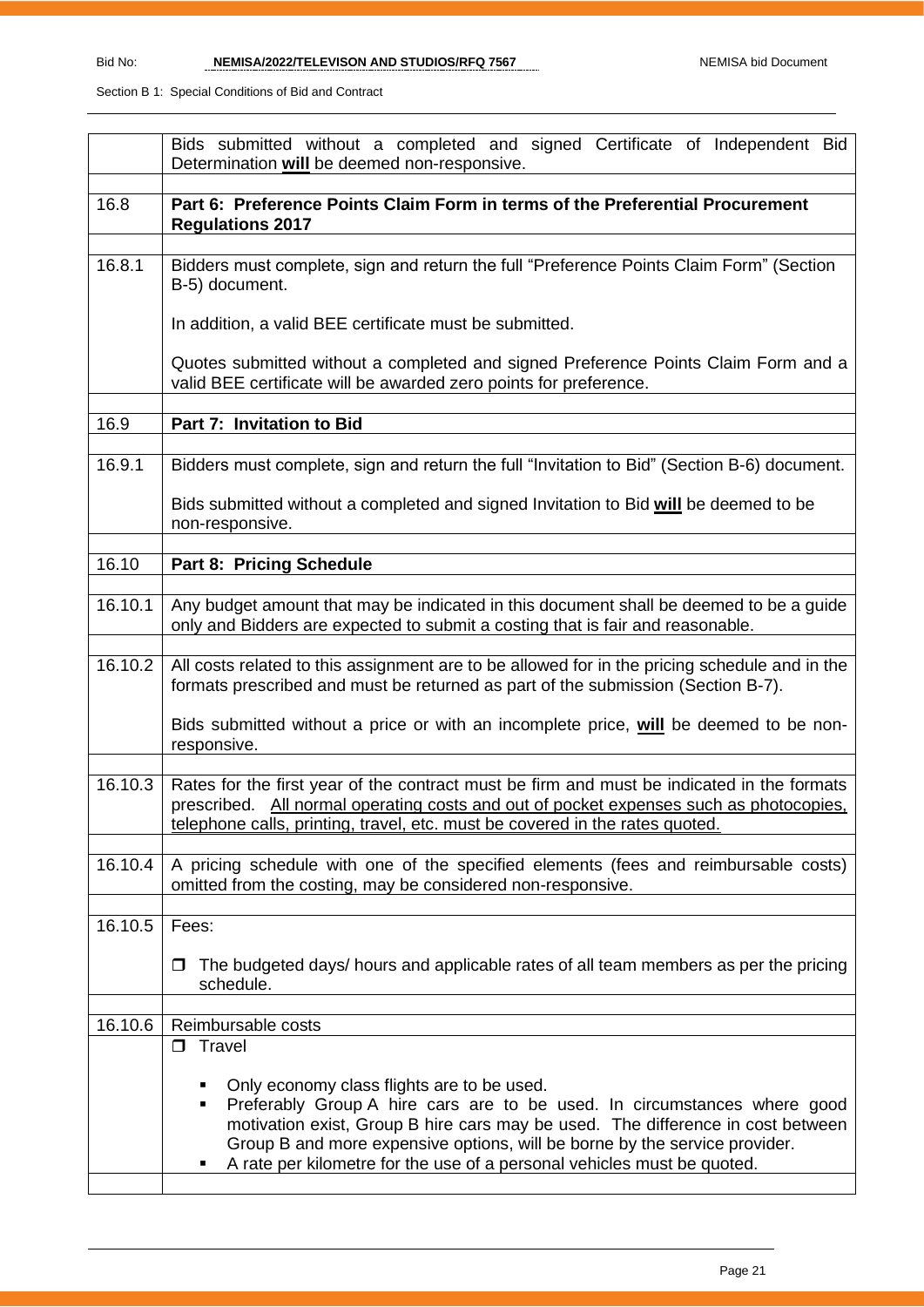|         | □ VAT: Value Added Tax must be included and shown separately.                                                                                                                                                                                                                                                                                                                                                                          |  |  |  |  |  |
|---------|----------------------------------------------------------------------------------------------------------------------------------------------------------------------------------------------------------------------------------------------------------------------------------------------------------------------------------------------------------------------------------------------------------------------------------------|--|--|--|--|--|
|         |                                                                                                                                                                                                                                                                                                                                                                                                                                        |  |  |  |  |  |
| 16.11   | Part 9: Technical approach                                                                                                                                                                                                                                                                                                                                                                                                             |  |  |  |  |  |
| 16.11.1 | Bidders must submit a description of the methodology and approach that will be used to<br>perform the work as set out in the Terms of Reference. This methodology and approach<br>must demonstrate the Bidder's understanding of the requirement and also of the<br>environment.                                                                                                                                                       |  |  |  |  |  |
| 16.11.2 | Bidders must, at least cover the under-mentioned in their technical approach and return<br>as part of their submission:                                                                                                                                                                                                                                                                                                                |  |  |  |  |  |
|         | Describe, in detail, exactly how they propose to carry out the activities to achieve the<br>$\Box$<br>outcomes identified in the terms of reference. They should identify any possible<br>problems that might hinder delivery and indicate how they will avoid, or overcome<br>such problems.                                                                                                                                          |  |  |  |  |  |
|         | Describe how the work will be managed. Provide an organisation chart clearly<br>$\Box$<br>indicating:                                                                                                                                                                                                                                                                                                                                  |  |  |  |  |  |
|         | The lines of reporting and supervision within the Bidder's team.<br>■                                                                                                                                                                                                                                                                                                                                                                  |  |  |  |  |  |
|         | The lines of reporting between the Bidder and the NEMISA and other<br>$\blacksquare$<br>stakeholders, if applicable.                                                                                                                                                                                                                                                                                                                   |  |  |  |  |  |
|         | Identify the position(s) involved in the direct delivery of the service to be provided and<br>$\Box$<br>in the overall management of the work and name the people who will fill these<br>positions.                                                                                                                                                                                                                                    |  |  |  |  |  |
| 16.11.3 | Provide a project plan of activities. In addition to providing details of the estimated number<br>of work days for each activity, Bidders are to supply a detailed timetable that identifies<br>when certain activities will be undertaken and over what period they will be spread. The<br>timing of activities, the time needed to complete them, and the order in which they will be<br>undertaken must be explained and justified. |  |  |  |  |  |
| 16.11.4 | Please note that Part 9 should be no longer than 20 single-sided A4 pages in Arial 11 (font<br>size).                                                                                                                                                                                                                                                                                                                                  |  |  |  |  |  |
| 16.12   | Part 10: Team details                                                                                                                                                                                                                                                                                                                                                                                                                  |  |  |  |  |  |
| 16.12.1 | In this part that must be returned as part of the submission, Bidders must provide details<br>of the team named in the previous part.                                                                                                                                                                                                                                                                                                  |  |  |  |  |  |
| 16.12.2 | For each team member there must be:                                                                                                                                                                                                                                                                                                                                                                                                    |  |  |  |  |  |
|         | $\Box$ A complete curriculum vitae confirming suitability for the position. A format is provided<br>as a guideline only for the compilation of the CVs.                                                                                                                                                                                                                                                                                |  |  |  |  |  |
| 16.13   | Part 11: Experience in this field                                                                                                                                                                                                                                                                                                                                                                                                      |  |  |  |  |  |
| 16.13.1 | Bidders should provide in this part, and return as part the submission, at least the following<br>information.                                                                                                                                                                                                                                                                                                                         |  |  |  |  |  |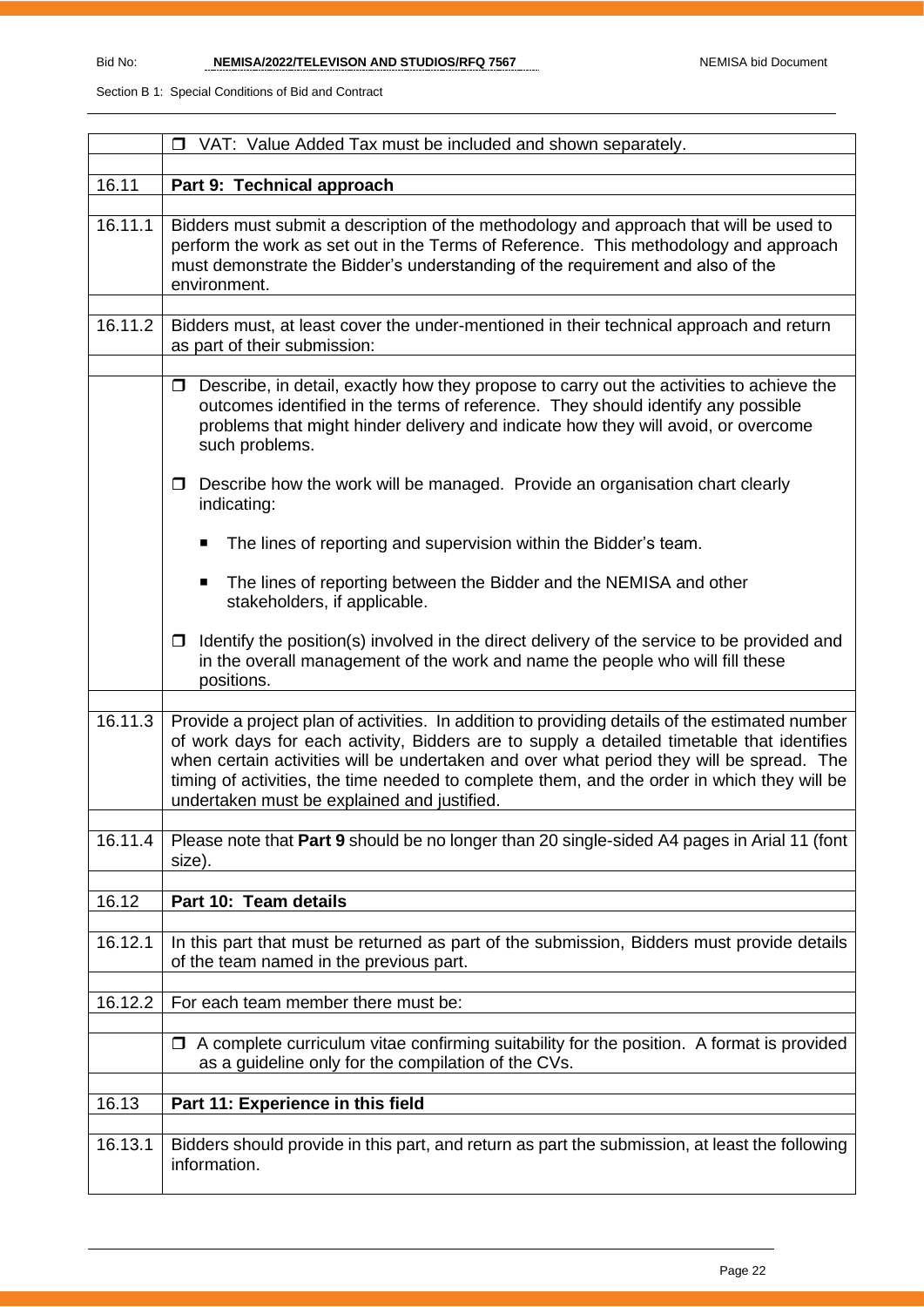|         | Details of contracts for similar work within the last 5 years.<br>П                            |
|---------|------------------------------------------------------------------------------------------------|
|         |                                                                                                |
|         |                                                                                                |
|         | Contact details of a maximum of 3 organisations for which work was done.<br>П                  |
|         |                                                                                                |
| 16.14   | Part 12: Registration on the CSD                                                               |
|         |                                                                                                |
| 16.14.1 | In this part, bidders must submit proof of their registration, or proof that they have applied |
|         | for registration on the Central Supplier Database.                                             |
|         |                                                                                                |
|         |                                                                                                |
|         | Bids submitted without the required proof, will be deemed to be non-responsive.                |
|         |                                                                                                |
|         |                                                                                                |
| 16.15   | <b>Part 13: Registration Certificates</b>                                                      |
|         |                                                                                                |
| 16.15.1 | Insert any requirements for registration with professional bodies here                         |
|         |                                                                                                |
|         |                                                                                                |
|         |                                                                                                |
|         | Bids submitted without a completed and signed Invitation to Bid will be deemed to be           |
|         |                                                                                                |
|         | non-responsive.                                                                                |

I/we herewith accept all the above-mentioned special conditions of the bid. If I/we do consider a deviation therefrom, I have noted those as per the instruction in paragraph 1 (General) above.

Name of Bidder:

Signature of Bidder:

Date: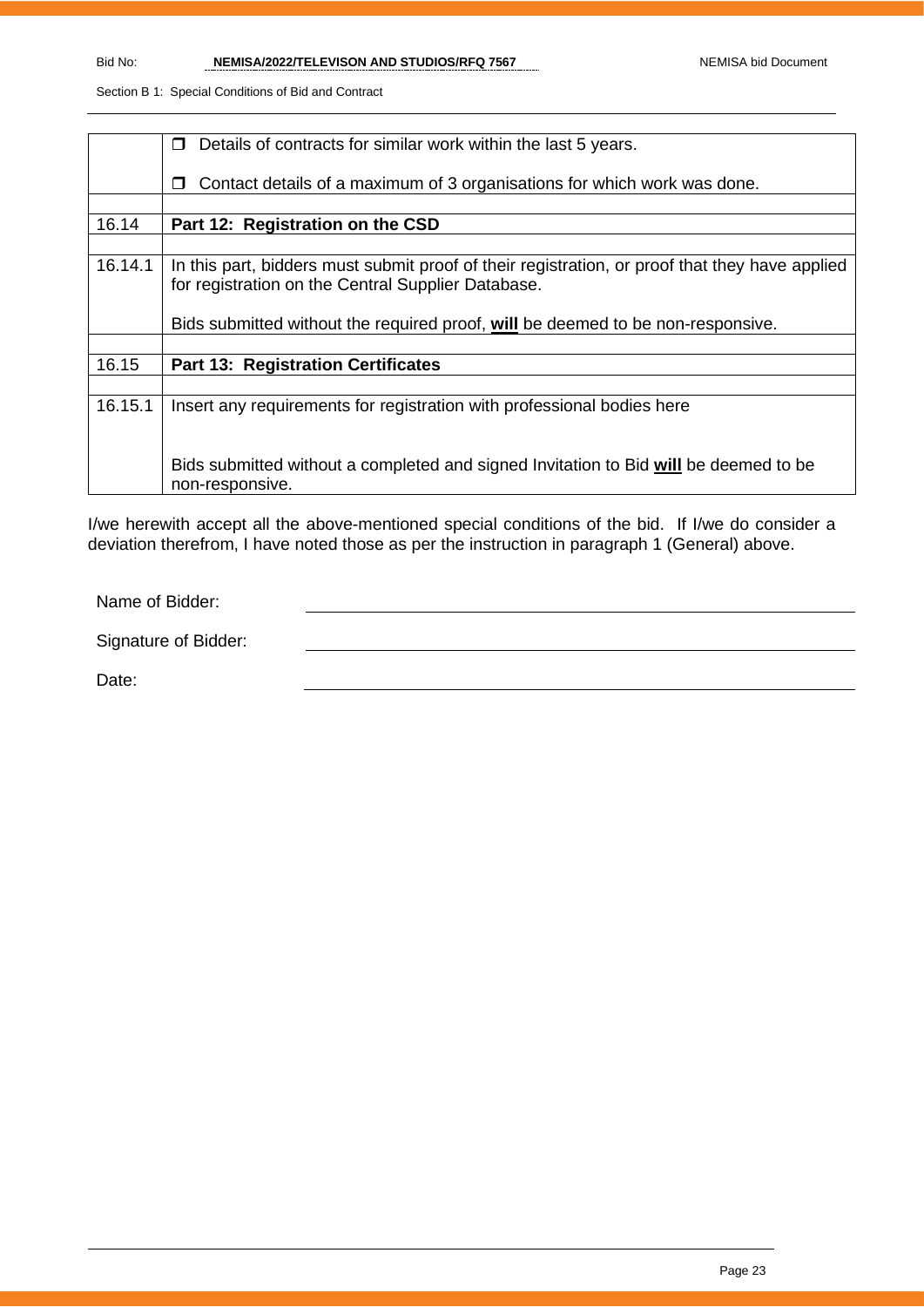Bid No:

Section B 2: Declaration of Interest

# **DECLARATION OF INTEREST Return as Part 3**

- 1. Any legal person, including persons employed by the State<sup>2</sup>, or persons having a kinship with persons employed by the State, including a blood relationship, may make an offer or offers in terms of this invitation to bid (includes a price bid, advertised competitive bid, limited bid or proposal). In view of possible allegations of favouritism, should the resulting bid, or part thereof, be awarded to persons employed by the State, or to persons connected with or related to them, it is required that the bidder or his/her authorised representative declare his/her position in relation to the evaluating/ adjudicating authority where –
- 1.1. The bidder is employed by the State; and/or
- 1.2. The bidder is a Management Board member of NEMISA and/or
- 1.3. The legal person on whose behalf the bidding document is signed, has a relationship with persons/a person who are/is involved in the evaluation and or adjudication of the bid(s), or where it is known that such a relationship exists between the person or persons for or on whose behalf the declarant acts and persons who are involved with the evaluation and or adjudication of the bid.
- 2. In order to give effect to the above, the following questionnaire must be completed and submitted with the bid.

| 2.1.   | Full Name of bidder or his or her<br>representative:                                                                                                                                                            |
|--------|-----------------------------------------------------------------------------------------------------------------------------------------------------------------------------------------------------------------|
| 2.2.   | <b>Identity Number:</b>                                                                                                                                                                                         |
| 2.3.   | Position occupied in the Company<br>(director, trustee, shareholder,<br>$etc3$ :                                                                                                                                |
| 2.4.   | <b>Company Registration Number:</b>                                                                                                                                                                             |
| 2.5.   | Tax Reference Number:                                                                                                                                                                                           |
| 2.6.   | <b>VAT Registration Number:</b>                                                                                                                                                                                 |
| 2.6.1. | The names of all directors/ trustees/ shareholders/ members, their individual identity numbers,<br>tax reference numbers and, if applicable, employee/ persal numbers must be indicated in<br>paragraph 3 below |
| 2.7.   | Are you or any person connected with the bidder presently employed by the<br>YES / NO<br>State?                                                                                                                 |
| 2.7.1. | If so, furnish the following particulars                                                                                                                                                                        |
|        | Name of person/ director/<br>$\Box$                                                                                                                                                                             |
|        | trustee/shareholder/member:<br>Name of State institution at<br>⊓<br>which you or the person<br>connected to the bidder is                                                                                       |
|        | employed:<br>Position occupied in the State<br>$\Box$<br>institution:                                                                                                                                           |

- (b) Any municipality or municipal entity;
- (c) Provincial legislature;
- (d) National Assembly or the National Council of Provinces;
- (e) Parliament.
- 3 "Shareholder" means a person who owns shares in the company and is actively involved in the management of the enterprise or business and exercises control over the enterprise

<sup>2</sup> "State" means

<sup>(</sup>a) Any national or provincial department, national or provincial public entity or constitutional institution within the meaning of the Public Finance Management Act, 1999 (Act No 1 of 1999);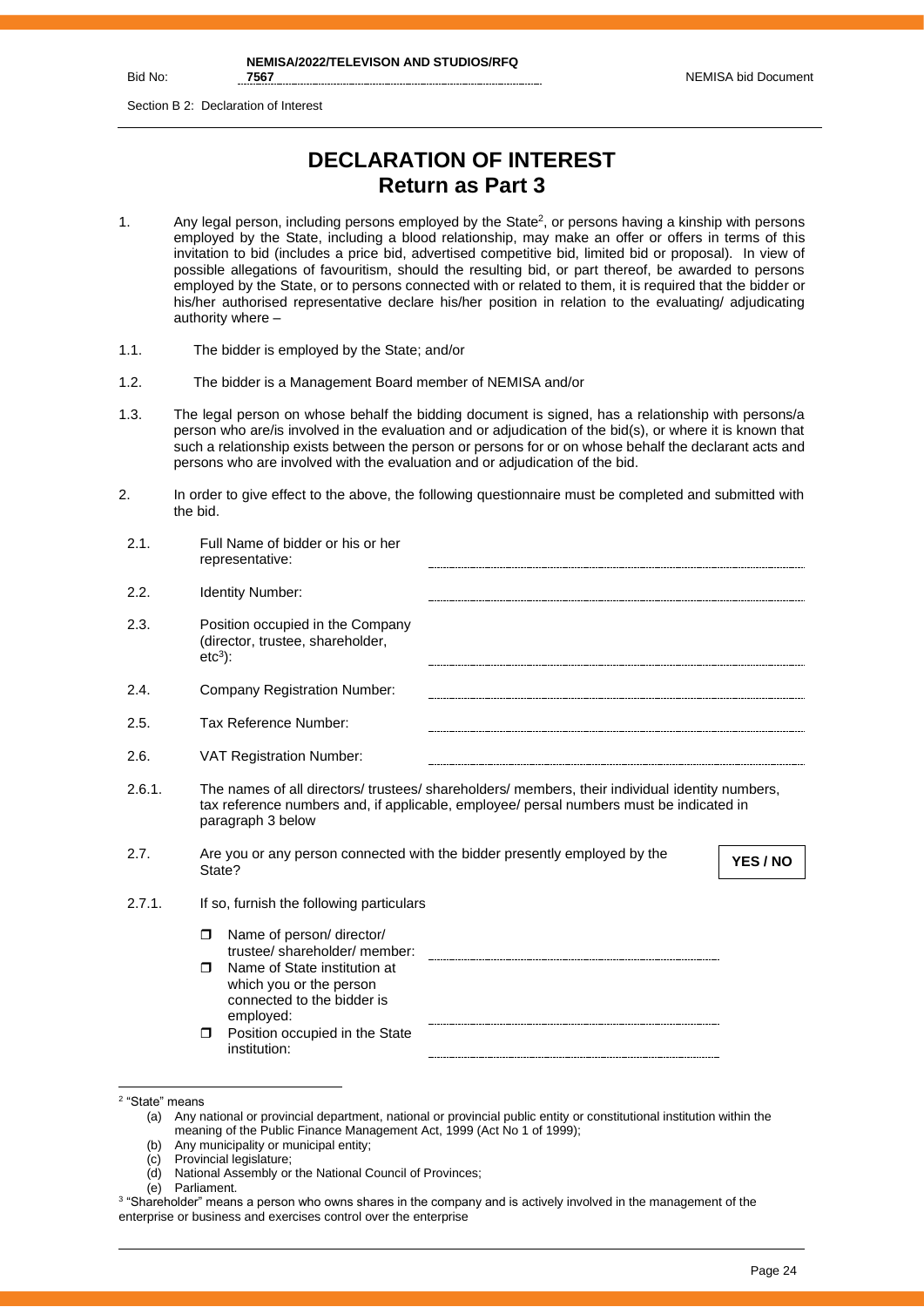| Bid No:        | <b>NEMISA/2022/TELEVISON AND STUDIOS/RFQ</b><br>7567                                                                                                                                                                                                               | <b>NEMISA bid Document</b> |
|----------------|--------------------------------------------------------------------------------------------------------------------------------------------------------------------------------------------------------------------------------------------------------------------|----------------------------|
|                | Section B 2: Declaration of Interest                                                                                                                                                                                                                               |                            |
|                | Any other particulars:                                                                                                                                                                                                                                             |                            |
| 2.7.2.         | If you are presently employed by the state, did you obtain the appropriate authority<br>to undertake remunerative work outside employment in the public sector?                                                                                                    | YES / NO                   |
| 2.7.2.1.       | If yes, did you attach proof of such authority to the bid document?                                                                                                                                                                                                | YES / NO                   |
|                | (Note: Failure to submit proof of such authority, where applicable, may result in<br>the disqualification of the bid.)                                                                                                                                             |                            |
| 2.7.3.         | If no, furnish reasons for non-submission of such proof:                                                                                                                                                                                                           |                            |
| 2.8.           | Did you or your spouse, or any of the company's directors/shareholders/members<br>or their spouses conduct business with the State in the previous twelve (12)<br>months?                                                                                          | YES / NO                   |
| 2.8.1.         | If so, furnish the following particulars.                                                                                                                                                                                                                          |                            |
| 2.9.<br>2.9.1. | Do you, or any person connected with the bidder, have any relationship (family,<br>friend, other) with a person employed by the State and who may be involved with<br>the evaluation and or adjudication of this bid?<br>If so, furnish the following particulars. | YES / NO                   |
| 2.10.          | Are you, or any person connected with the bidder, aware of any relationship<br>(family, friend, other) between the bidder and any person employed by the State<br>who may be involved with the evaluation and or adjudication of this bid?                         | YES / NO                   |
| 2.10.1.        | If so, furnish the following particulars.                                                                                                                                                                                                                          |                            |
| 2.11.          | Do you or any of the directors/shareholders/members of the company have any<br>interest in any other related companies whether or not they are bidding for this<br>contract?                                                                                       | YES / NO                   |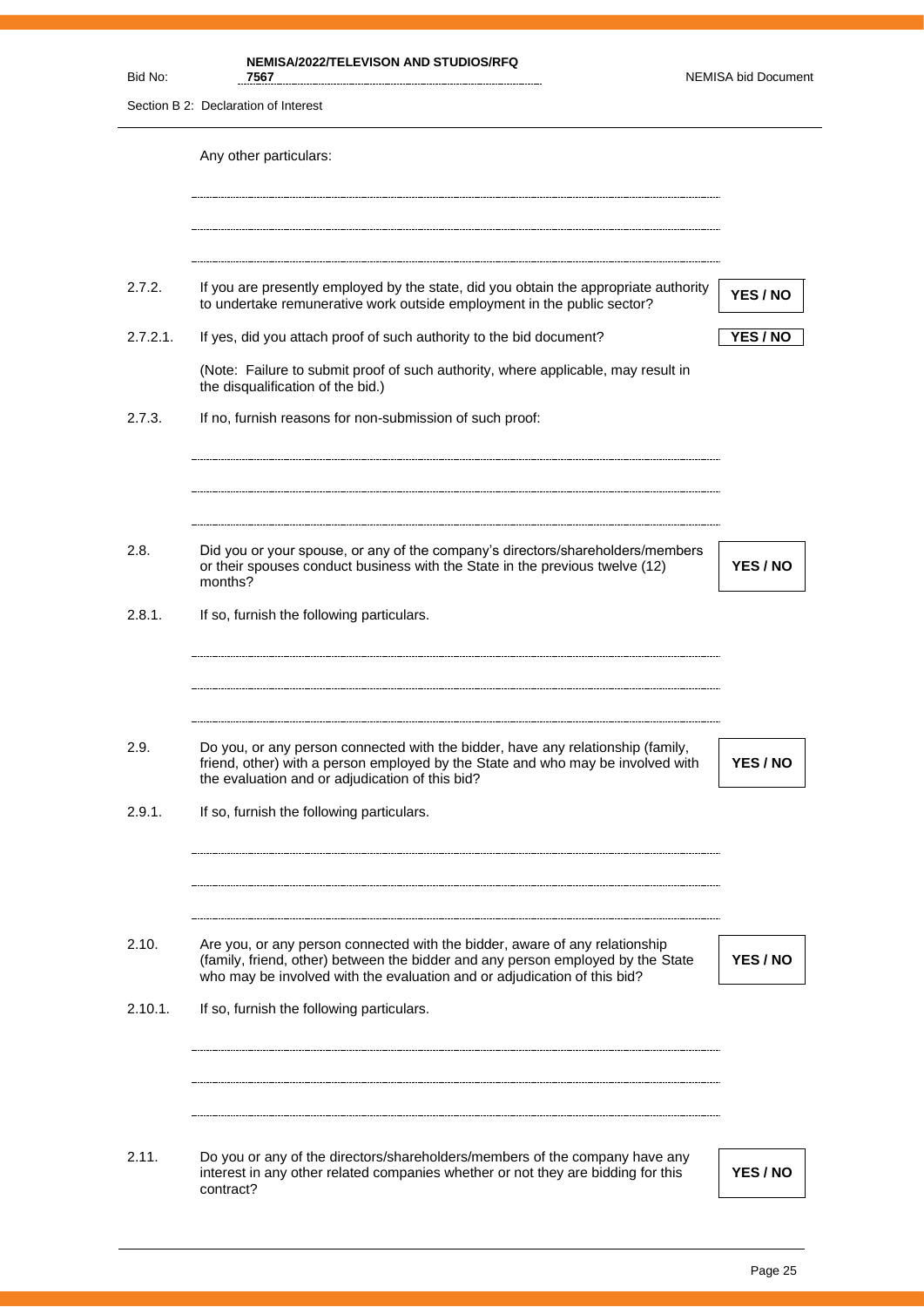#### **NEMISA/2022/TELEVISON AND STUDIOS/RFQ**

Section B 2: Declaration of Interest

Bid No:

2.11.1. If so, furnish the following particulars.

3. Full details of directors/ trustees/ members/ shareholders.

| Full Name | <b>Identity Number</b> | Personal Tax<br>Reference No | State Employee<br>Number/ Persal<br>Number |
|-----------|------------------------|------------------------------|--------------------------------------------|
|           |                        |                              |                                            |
|           |                        |                              |                                            |
|           |                        |                              |                                            |
|           |                        |                              |                                            |
|           |                        |                              |                                            |
|           |                        |                              |                                            |
|           |                        |                              |                                            |
|           |                        |                              |                                            |
|           |                        |                              |                                            |
|           |                        |                              |                                            |

#### **DECLARATION**

........................

I, THE UNDERSIGNED (NAME)

CERTIFY THAT THE INFORMATION FURNISHED IN PARAGRAPHS 2 AND 3 ABOVE IS CORRECT. I ACCEPT THAT THE STATE MAY REJECT THE BID OR ACT AGAINST ME IN TERMS OF PARAGRAPH 23 OF THE GENERAL CONDITIONS OF CONTRACT SHOULD THIS DECLARATION PROVE TO BE FALSE.

<u>Signature</u> Date **Construction Construction** Date **Construction** Date **Construction** Date

**Position** Name of bidder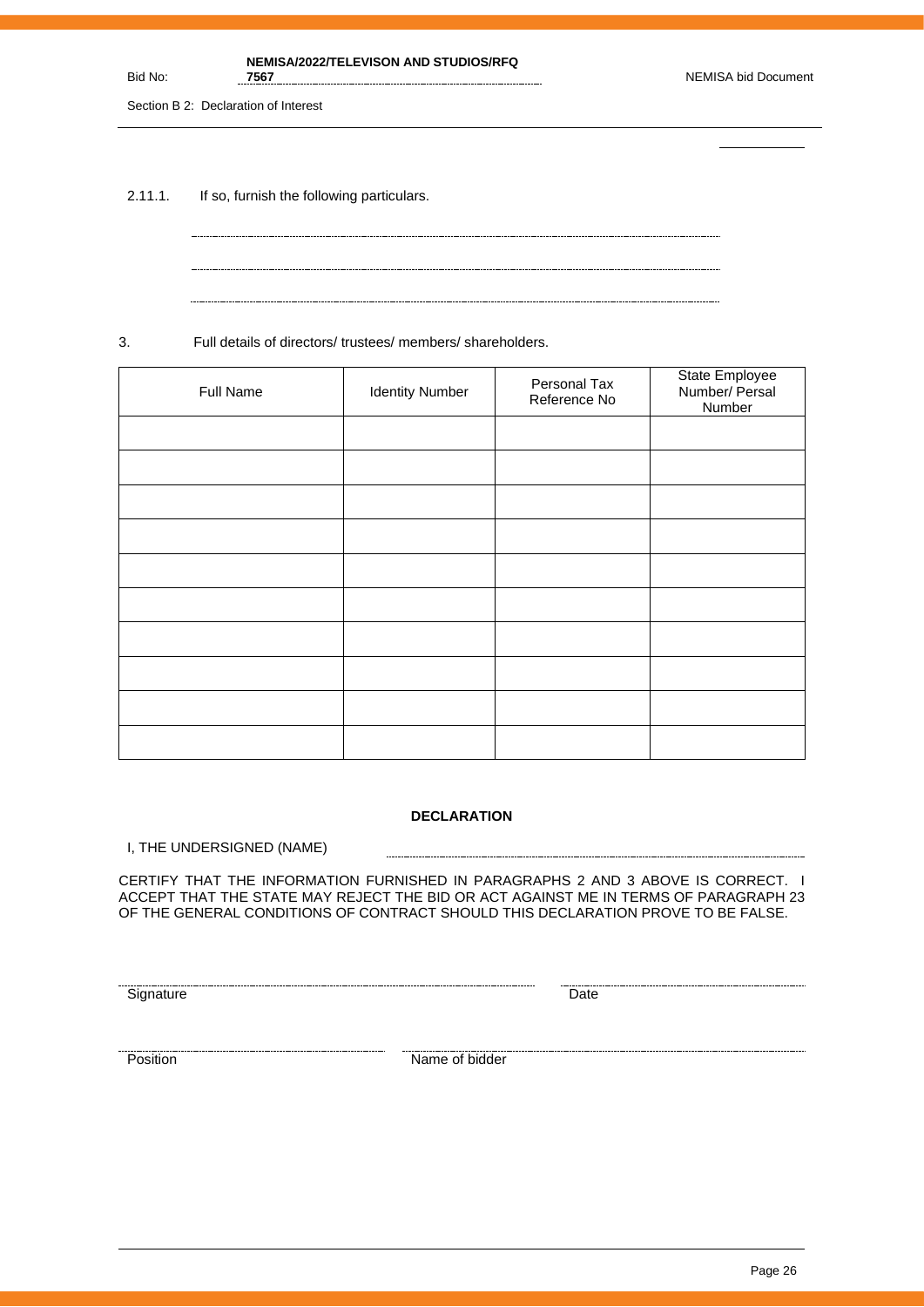Section B 3: Declaration of bidder's past SCM practices

# **DECLARATION OF BIDDER'S PAST SUPPLY CHAIN MANAGEMENT PRACTICES Return as Part 4**

1 This declaration will be used by institutions to ensure that when goods and services are being procured, all reasonable steps are taken to combat the abuse of the supply chain management system.

2 The bid of any bidder may be disregarded if that bidder, or any of its directors have:

- a. abused the NEMISA's supply chain management system;
- b. committed fraud or any other improper conduct in relation to such system; or
- c. failed to perform on any previous contract.
- 3 In order to give effect to the above, the following questionnaire must be completed and submitted with the bid.

| <b>Item</b> | Question                                                                                                                                                                                                                                       | <b>Yes</b>      | No.                 |
|-------------|------------------------------------------------------------------------------------------------------------------------------------------------------------------------------------------------------------------------------------------------|-----------------|---------------------|
| 3.1         | Is the bidder or any of its directors listed on the National Treasury's database of<br>Restricted Suppliers as companies or persons prohibited from doing business with the<br>public sector?                                                  | Yes<br>$\Box$   | <b>No</b><br>$\Box$ |
|             | (Companies or persons who are listed on this database were informed in writing<br>of this restriction by the Accounting Officer/ authority of the institution that<br>imposed the restriction after the audi alteram partem rule was applied). |                 |                     |
|             | The database of Restricted Suppliers now resides on the National Treasury's<br>website (www.reatury.gov.za) and can be accessed by clicking on its link at the<br>bottom of the homepage.                                                      |                 |                     |
| 3.1.1       | If so, furnish particulars:                                                                                                                                                                                                                    |                 |                     |
| 3.2         | Is the bidder or any of its directors listed on the Register for Tender Defaulters in terms<br>of section 29 of the Prevention and Combating of Corrupt Activities Act (No 12 of 2004)?                                                        | Yes.<br>п       | No.<br>$\Box$       |
|             | The Register for Tender Defaulters can be accessed on the National Treasury's<br>website, (www.treasury.gov.za) by clicking on its link at the bottom of the<br>homepage.                                                                      |                 |                     |
| 3.2.1       | If so, furnish particulars:                                                                                                                                                                                                                    |                 |                     |
| 3.3         | Was the bidder or any of its directors convicted by a court of law (including a court outside<br>of the Republic of South Africa) for fraud or corruption during the past five years?                                                          | <b>Yes</b><br>П | No<br>П             |
| 3.3.1       | If so, furnish particulars:                                                                                                                                                                                                                    |                 |                     |
| 3.4         | Was any contract between the bidder and any organ of state terminated during the past<br>five years on account of failure to perform on or comply with the contract?                                                                           | Yes<br>$\Box$   | No<br>П             |
| 3.4.1       | If so, furnish particulars:                                                                                                                                                                                                                    |                 |                     |

#### **CERTIFICATION**

I, THE UNDERSIGNED (FULL NAME) …………………………………………………………………………………………. CERTIFY THAT THE INFORMATION FURNISHED ON THIS DECLARATION FORM IS TRUE AND CORRECT.

I ACCEPT THAT, IN ADDITION TO CANCELLATION OF A CONTRACT, ACTION MAY BE TAKEN AGAINST ME SHOULD THIS DECLARATION PROVE TO BE FALSE.

<u>Signature Date</u>

<u>Position</u> Name of Bidder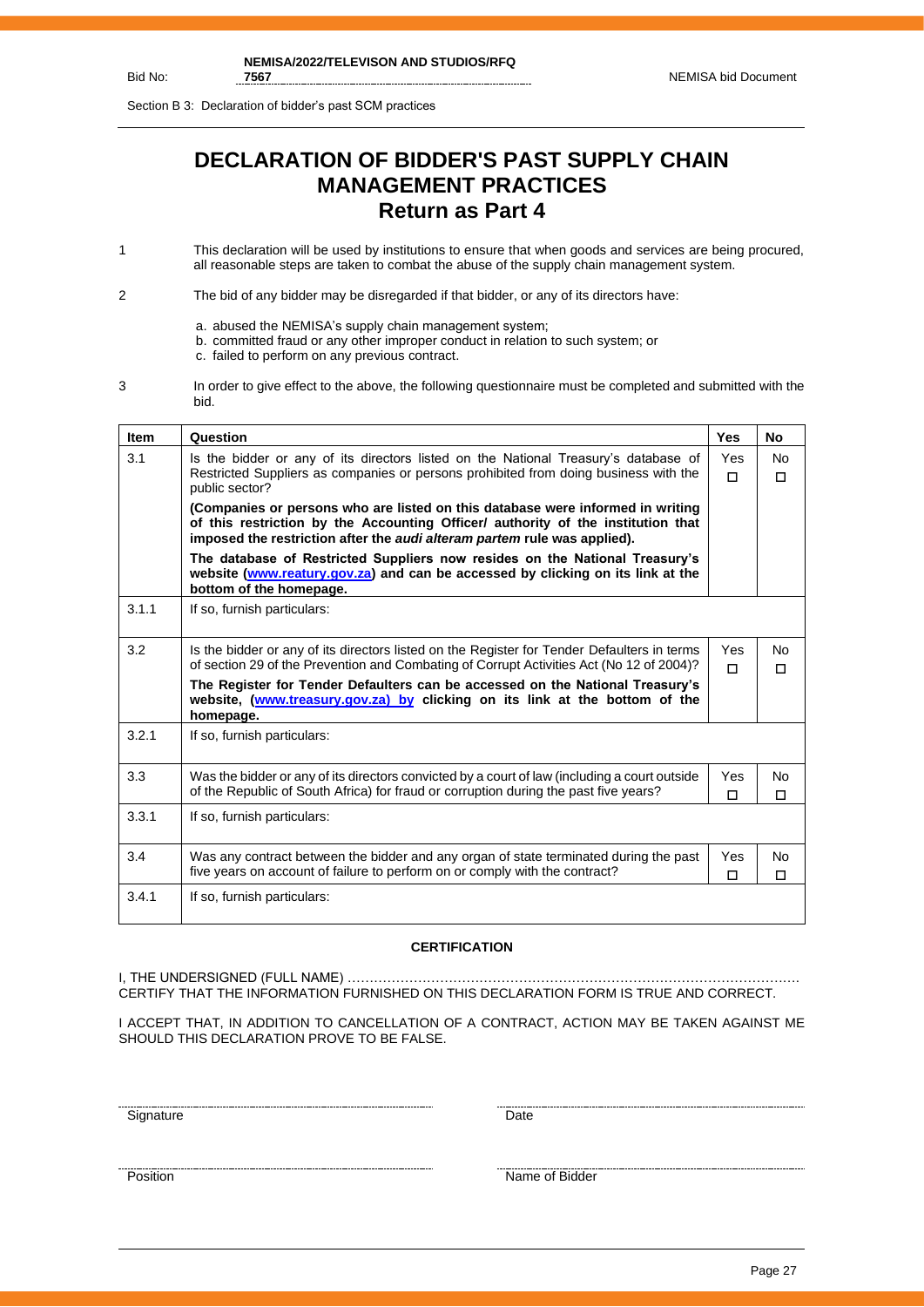Section B 4: Certificate of Independent Bid Determination

# **CERTIFICATE OF INDEPENDENT BID DETERMINATION Return as Part 5**

I, the undersigned, in submitting the accompanying bid:

NEMISA/2022/TELEVISON AND STUDIOS/RFQ 7567 - PROVISION FOR TELEVISION AND RADIO STUDIOS RELOCATION

(Bid Number and Description)

in response to the invitation for the bid made by:

**NEMISA** (Name of Institution)

do hereby make the following statements that I certify to be true and complete in every respect:

I certify, on behalf of: the state of the state of the state of the state of the state of the state of the stat

(Name of Bidder)

- 1. I have read and I understand the contents of this Certificate;
- 2. I understand that the accompanying bid will be disqualified if this Certificate is found not to be true and complete in every respect;
- 3. I am authorized by the bidder to sign this Certificate, and to submit the accompanying bid, on behalf of the bidder;
- 4. Each person whose signature appears on the accompanying bid has been authorized by the bidder to determine the terms of, and to sign the bid, on behalf of the bidder;
- 5. For the purposes of this Certificate and the accompanying bid, I understand that the word "competitor" shall include any individual or organization, other than the bidder, whether or not affiliated with the bidder, who:
	- $\Box$  has been requested to submit a bid in response to this bid invitation:
	- $\Box$  could potentially submit a bid in response to this bid invitation, based on their qualifications, abilities or experience; and
	- $\Box$  provides the same goods and services as the bidder and/or is in the same line of business as the bidder
- 6. The bidder has arrived at the accompanying bid independently from, and without consultation, communication, agreement or arrangement with any competitor. However communication between partners in a joint venture or consortium<sup>4</sup> will not be construed as collusive bidding.
- 7. In particular, without limiting the generality of paragraphs 6 above, there has been no consultation, communication, agreement or arrangement with any competitor regarding:

<sup>4</sup> Joint venture or Consortium means an association of persons for the purpose of combining their expertise, property, capital, efforts, skill and knowledge in an activity for the execution of a contract.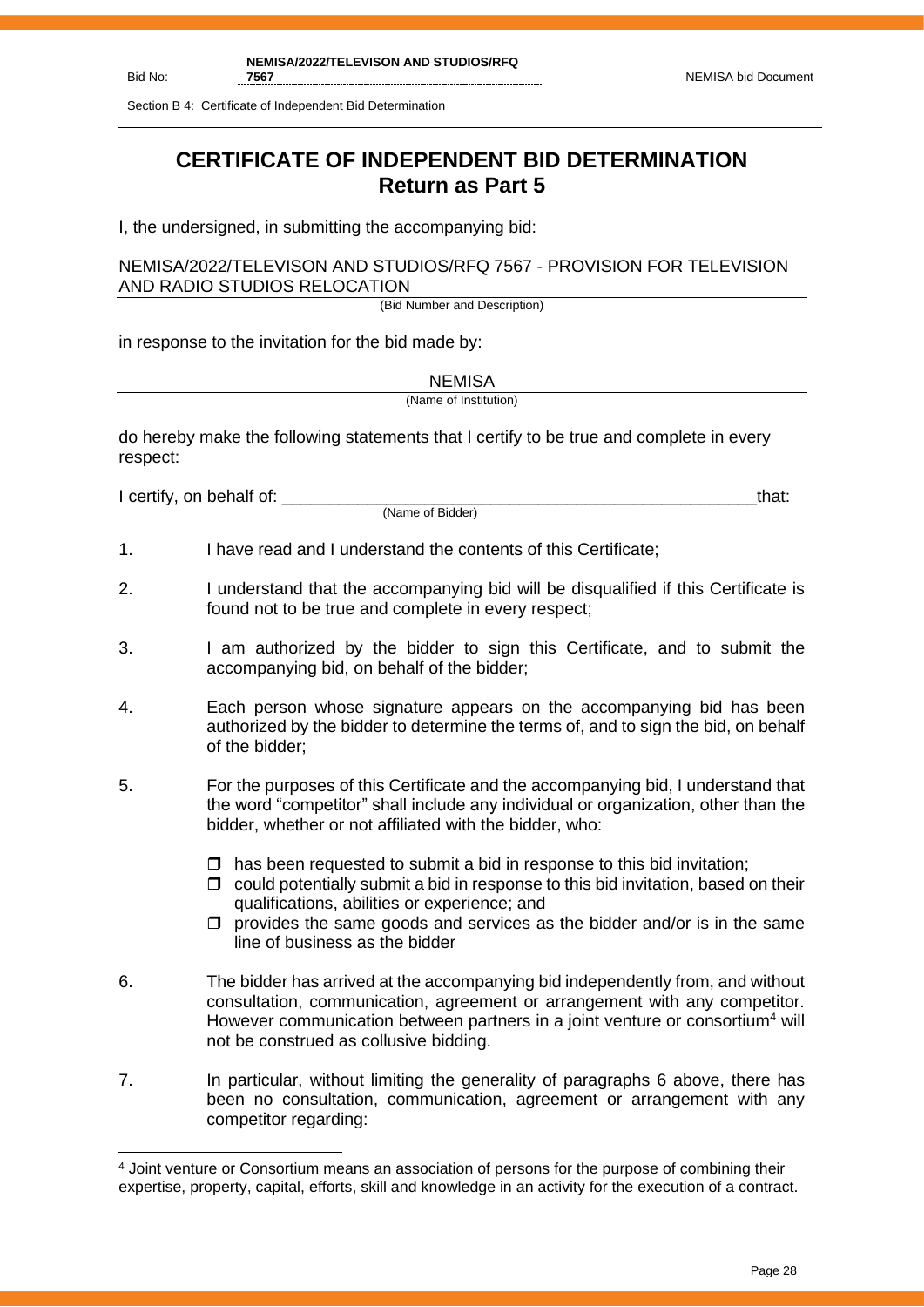Section B 4: Certificate of Independent Bid Determination

- $\Box$  prices;
- $\square$  geographical area where product or service will be rendered (market allocation)
- $\Box$  methods, factors or formulas used to calculate prices;
- $\Box$  the intention or decision to submit or not to submit, a bid;
- $\Box$  the submission of a bid which does not meet the specifications and conditions of the bid; or
- $\Box$  bidding with the intention not to win the bid.
- 8. In addition, there have been no consultations, communications, agreements or arrangements with any competitor regarding the quality, quantity, specifications and conditions or delivery particulars of the products or services to which this bid invitation relates.
- 9. The terms of the accompanying bid have not been, and will not be, disclosed by the bidder, directly or indirectly, to any competitor, prior to the date and time of the official bid opening or of the awarding of the contract.
- 10. I am aware that, in addition and without prejudice to any other remedy provided to combat any restrictive practices related to bids and contracts, bids that are suspicious will be reported to the Competition Commission for investigation and possible imposition of administrative penalties in terms of section 59 of the Competition Act No 89 of 1998 and or may be reported to the National Prosecuting Authority (NPA) for criminal investigation and or may be restricted from conducting business with the public sector for a period not exceeding ten (10) years in terms of the Prevention and Combating of Corrupt Activities Act No 12 of 2004 or any other applicable legislation.

………………………………………………… ………………………………… Signature Date Date

 $\mathcal{L}^{\text{max}}$ Position **Name of Bidder**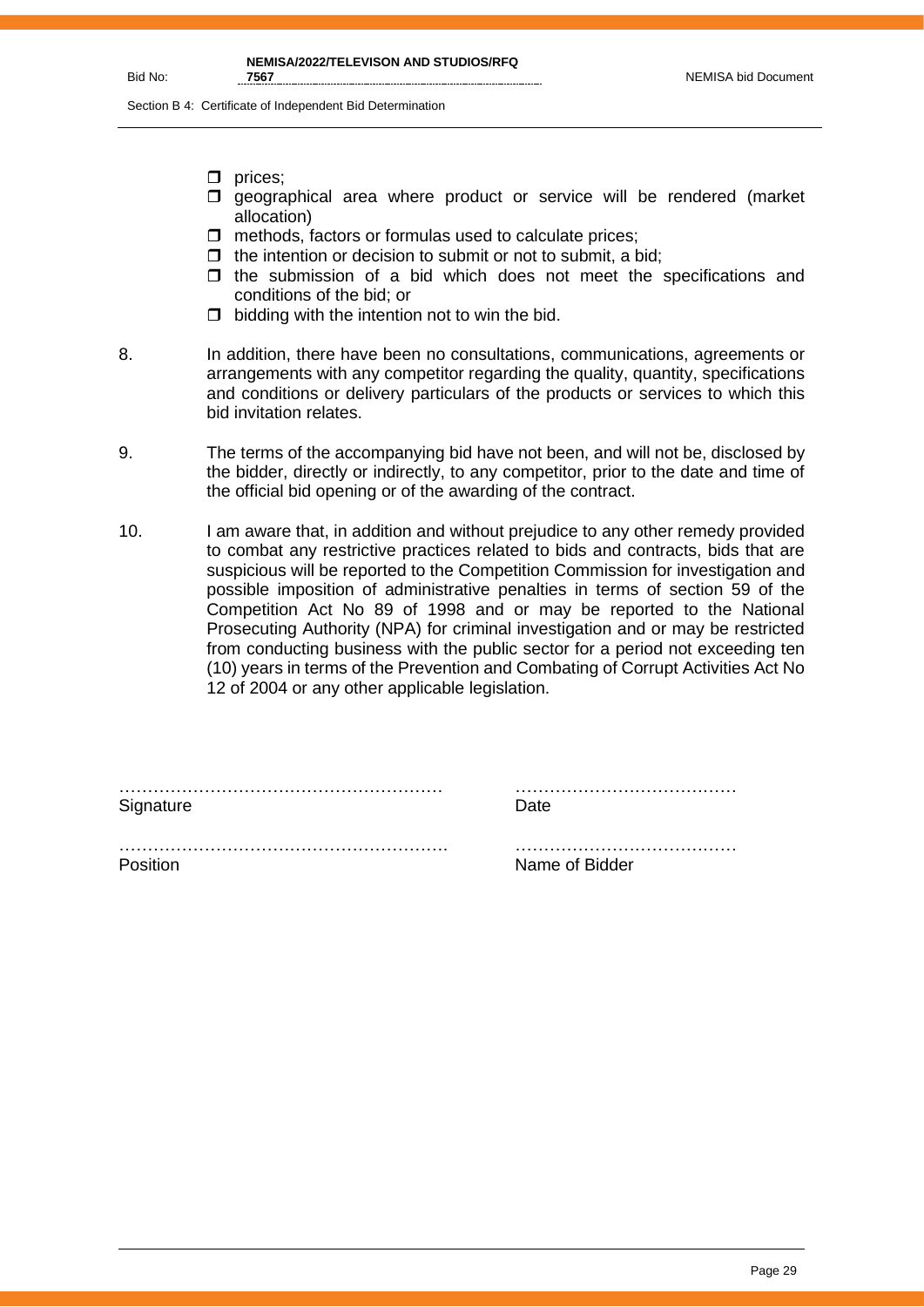# **PREFERENCE POINTS CLAIM FORM IN TERMS OF THE PREFERENTIAL PROCUREMENT REGULATIONS 2017**

## **Return as Part 6**

#### **NB: BEFORE COMPLETING THIS FORM, BIDDERS MUST STUDY THE GENERAL CONDITIONS, DEFINITIONS AND DIRECTIVES APPLICABLE IN RESPECT OF B-BBEE, AS PRESCRIBED IN THE PREFERENTIAL PROCUREMENT REGULATIONS, 2017.**

#### **1. GENERAL CONDITIONS**

- 1.1 The following preference point systems are applicable to all bids:
	- the 80/20 system for requirements with a Rand value of up to R50 000 000 (all applicable taxes included); and
	- the 90/10 system for requirements with a Rand value above R50 000 000 (all applicable taxes included).
- 1.2 The value of this bid is estimated to not exceed R50 000 000 (all applicable taxes included) and therefore the 80/20 preference point system shall be applicable;
- 1.3 Points for this bid shall be awarded for:
	- (a) Price; and
	- (b) B-BBEE Status Level of Contributor.
- 1.4 The maximum points for this bid are allocated as follows:

|                                                   | <b>POINTS</b> |
|---------------------------------------------------|---------------|
| <b>PRICE</b>                                      | 80            |
| <b>B-BBEE Status Level of Contributor</b>         |               |
| Total points for Price and B-BBEE must not exceed | 100           |

- 1.5 Failure on the part of a bidder to submit proof of B-BBEE Status level of contributor together with the bid, will be interpreted to mean that preference points for B-BBEE status level of contribution are not claimed.
- 1.6 The purchaser reserves the right to require of a bidder, either before a bid is adjudicated or at any time subsequently, to substantiate any claim in regard to preferences, in any manner required by the purchaser.

#### **2. DEFINITIONS**

- (a) **"B-BBEE"** means broad-based black economic empowerment as defined in section 1 of the Broad-Based Black Economic Empowerment Act;
- (b) "**B-BBEE status level of contributor"** means the B-BBEE status of an entity in terms of a code of good practice on black economic empowerment, issued in terms of section 9(1) of the Broad-Based Black Economic Empowerment Act;
- (c) **"bid"** means a written offer in a prescribed or stipulated form in response to an invitation by an organ of state for the provision of goods or services, through price quotations, advertised competitive bidding processes or proposals;
- (d) **"Broad-Based Black Economic Empowerment Act"** means the Broad-Based Black Economic Empowerment Act, 2003 (Act No. 53 of 2003);
- (e) **"EME"** means an Exempted Micro Enterprise in terms of a code of good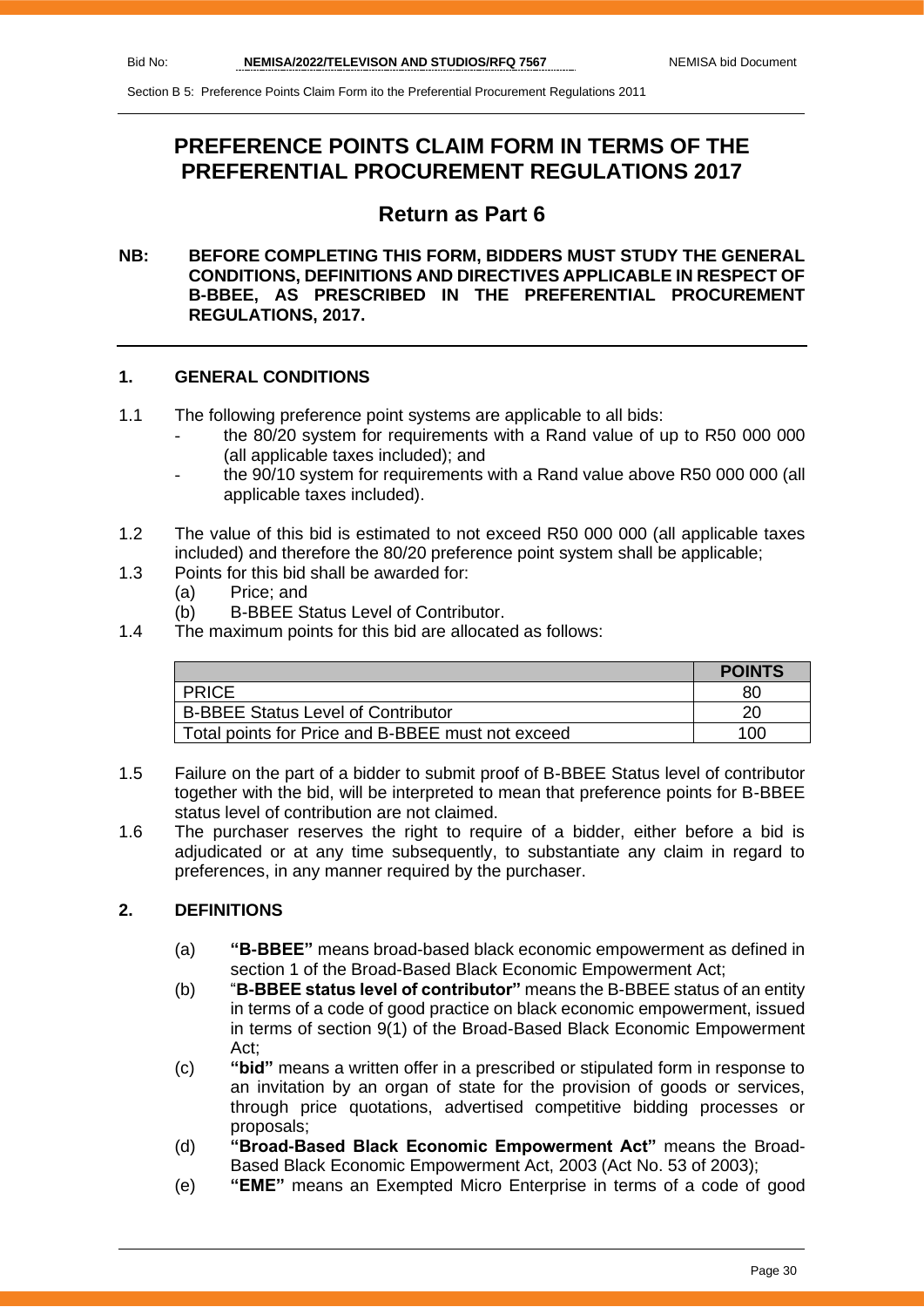$\overline{\phantom{a}}$  $\bigg)$ 

Section B 5: Preference Points Claim Form ito the Preferential Procurement Regulations 2011

practice on black economic empowerment issued in terms of section 9 (1) of the Broad-Based Black Economic Empowerment Act;

- (f) **"functionality"** means the ability of a tenderer to provide goods or services in accordance with specifications as set out in the tender documents.
- (g) **"prices"** includes all applicable taxes less all unconditional discounts;
- (h) **"proof of B-BBEE status level of contributor"** means:
	- 1) B-BBEE Status level certificate issued by an authorized body or person;
		- 2) A sworn affidavit as prescribed by the B-BBEE Codes of Good Practice;
	- 3) Any other requirement prescribed in terms of the B-BBEE Act;
- (i) **"QSE"** means a qualifying small business enterprise in terms of a code of good practice on black economic empowerment issued in terms of section 9 (1) of the Broad-Based Black Economic Empowerment Act;
- *(j)* **"rand value"** means the total estimated value of a contract in Rand, calculated at the time of bid invitation, and includes all applicable taxes;

#### **3. POINTS AWARDED FOR PRICE**

#### **3.1 THE 80/20 OR 90/10 PREFERENCE POINT SYSTEMS**

A maximum of 80 or 90 points is allocated for price on the following basis:

**80/20 or 90/10**  $\overline{\phantom{a}}$ J  $\left(1-\frac{Pt-P\min}{P}\right)$  $\setminus$  $=80\left(1-\frac{Pt-}{2}\right)$ min  $80\left(1-\frac{Pt-P\min}{\sum_{i=1}^{n}H_i}\right)$ *P*  $P_s = 80 \left( 1 - \frac{Pt - P}{r} \right)$ or  $\left(1-\frac{Pt-P\min}{\epsilon}\right)$ l  $= 90\left(1 - \frac{Pt - P \ln \theta}{P \ln \theta}\right)$  $90 \left( 1 - \frac{Pt - P \min}{\sigma} \right)$ *P*  $P_s = 90 \left( 1 - \frac{Pt - P}{F} \right)$ **Where** 

Ps = Points scored for price of bid under consideration Pt = Price of bid under consideration  $Pmin =$  Price of lowest acceptable bid

#### **4. POINTS AWARDED FOR B-BBEE STATUS LEVEL OF CONTRIBUTOR**

4.1 In terms of Regulation 6 (2) and 7 (2) of the Preferential Procurement Regulations, preference points must be awarded to a bidder for attaining the B-BBEE status level of contribution in accordance with the table below:

| <b>B-BBEE Status Level of</b><br><b>Contributor</b> | <b>Number of points</b><br>(90/10 system) | <b>Number of points</b><br>(80/20 system) |
|-----------------------------------------------------|-------------------------------------------|-------------------------------------------|
|                                                     | 10                                        | 20                                        |
|                                                     | 9                                         | 18                                        |
| 3                                                   | 6                                         | 14                                        |
|                                                     | 5                                         | 12                                        |
| 5                                                   |                                           | 8                                         |
| հ                                                   |                                           |                                           |
|                                                     | っ                                         |                                           |
|                                                     |                                           |                                           |
| Non-compliant contributor                           |                                           |                                           |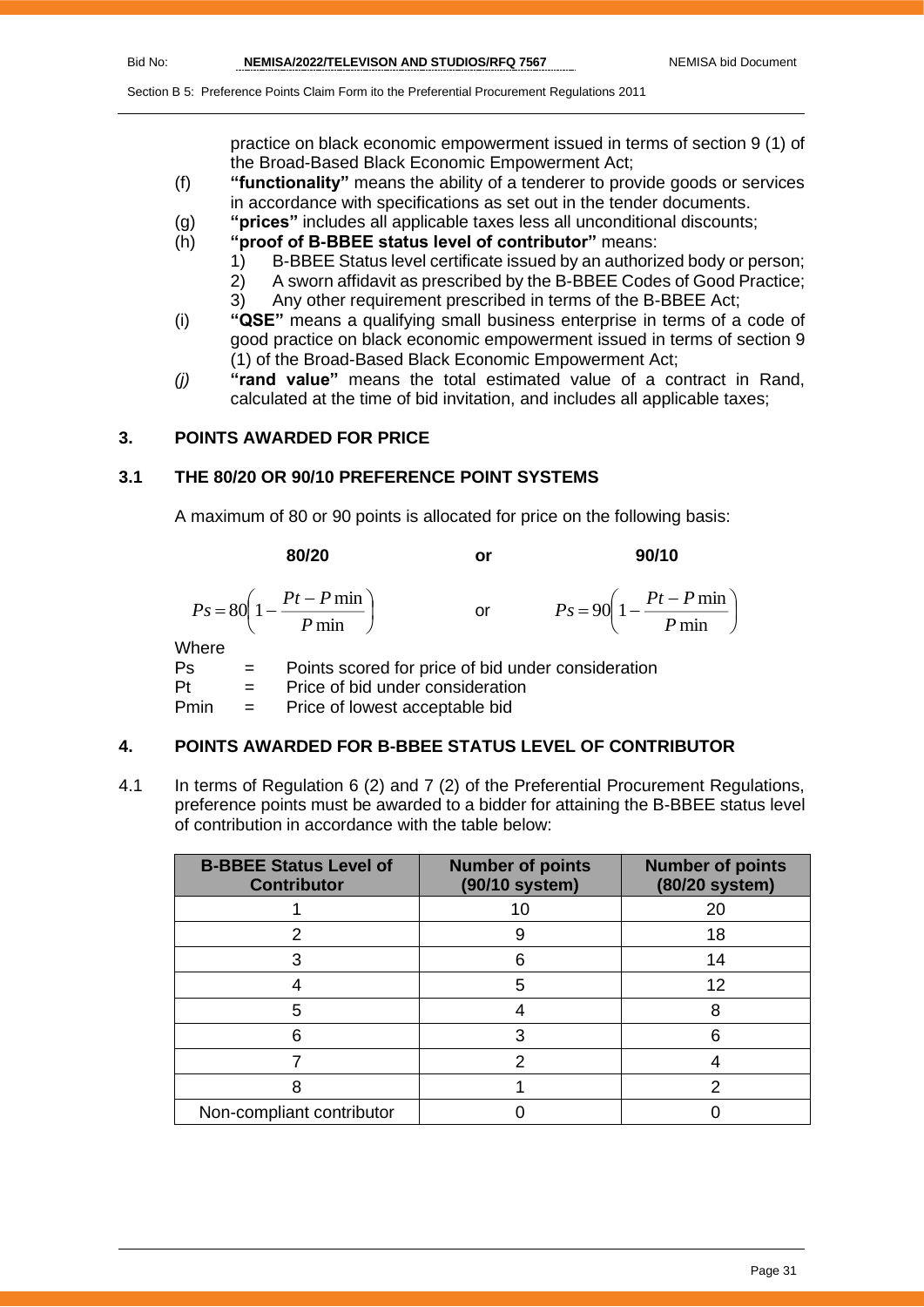#### **5. BID DECLARATION**

5.1 Bidders who claim points in respect of B-BBEE Status Level of Contribution must complete the following:

#### **6. B-BBEE STATUS LEVEL OF CONTRIBUTOR CLAIMED IN TERMS OF PARAGRAPHS 1.4 AND 4.1**

6.1 B-BBEE Status Level of Contributor:= ………….…… (maximum of 10 or 20 points) (Points claimed in respect of paragraph 6.1 must be in accordance with the table reflected in paragraph 4.1 and must be substantiated by relevant proof of B-BBEE status level of contributor.

#### **7. SUB-CONTRACTING**

7.1 Will any portion of the contract be sub-contracted?

| (Tick applicable box) |  |     |  |  |  |
|-----------------------|--|-----|--|--|--|
| YFS.                  |  | NO. |  |  |  |

- 7.1.1 If yes, indicate:
	- i) What percentage of the contract will be subcontracted? ..........................%
	- ii) The name of the sub-contractor …………………..………….…………………….
	- iii) The B-BBEE status level of the sub-contractor .................................…………..
	- iv) Whether the sub-contractor is an EME or QSE

| (Tick applicable box) |  |  |
|-----------------------|--|--|
|-----------------------|--|--|

| $\overline{\mathsf{S}}$ | NC. |  |
|-------------------------|-----|--|
|                         |     |  |

v) Specify, by ticking the appropriate box, if subcontracting with an enterprise in terms of the Preferential Procurement Regulations,2017:

| Designated Group: An EME or QSE which is at last 51%    |  | <b>QSE</b> |
|---------------------------------------------------------|--|------------|
| owned by:                                               |  |            |
| <b>Black people</b>                                     |  |            |
| Black people who are youth                              |  |            |
| Black people who are women                              |  |            |
| Black people with disabilities                          |  |            |
| Black people living in rural or underdeveloped areas or |  |            |
| townships                                               |  |            |
| Cooperative owned by black people                       |  |            |
| Black people who are military veterans                  |  |            |
| OR                                                      |  |            |
| Any EME                                                 |  |            |
| QSE                                                     |  |            |

#### 8. **DECLARATION WITH REGARD TO COMPANY/ FIRM**

8.1 Name of company/firm: ….……………………………………………………………….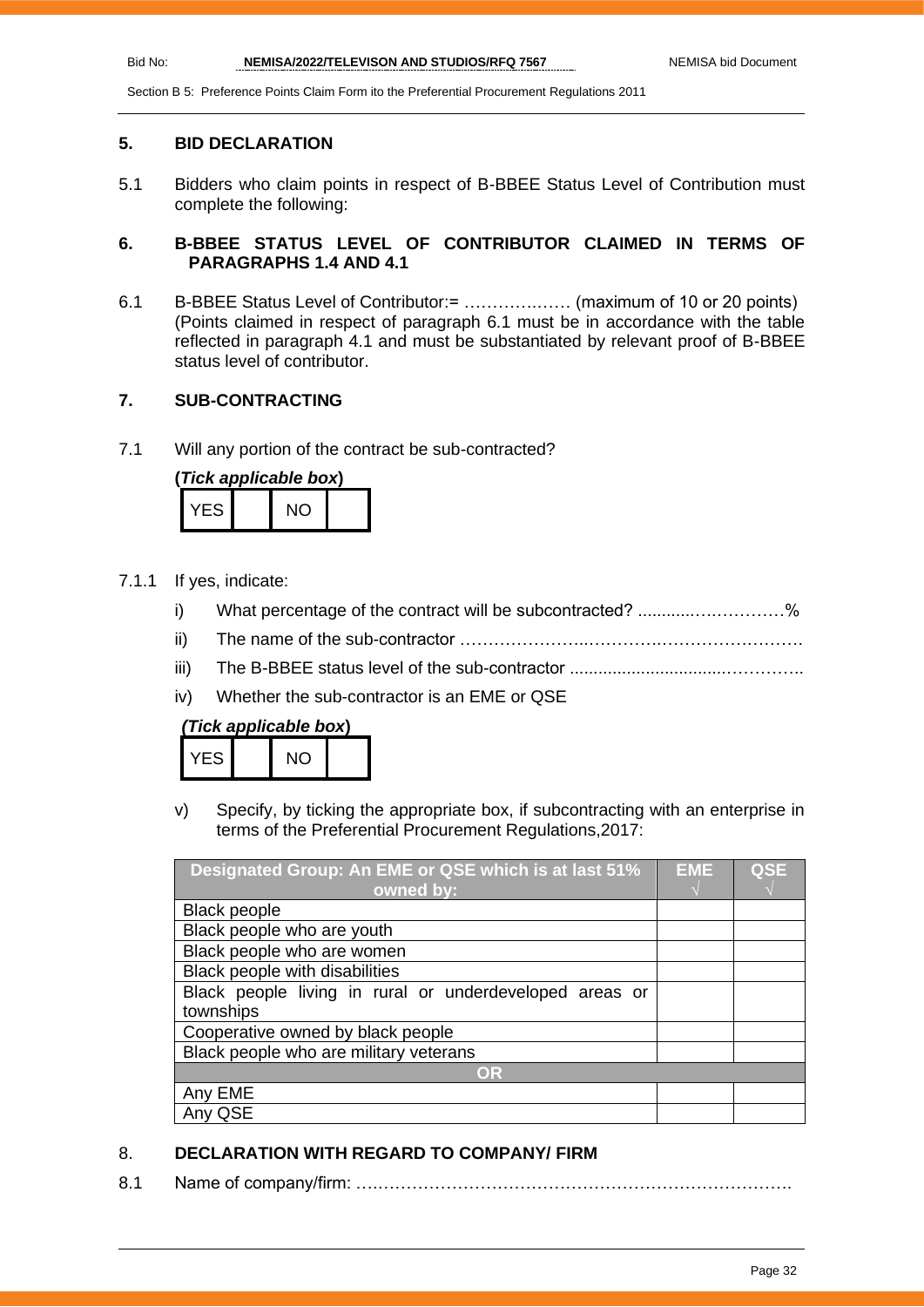- 8.2 VAT registration number: …..……………………………….……………………………
- 8.3 Company registration number: ……….……..…………….…………………………….
- 8.4 TYPE OF COMPANY/ FIRM

#### **(***Tick applicable box***)**

- Partnership/ Joint Venture/ Consortium
- One person business/ sole propriety
- Close corporation
- **Company**
- $\Box$  (Pty) Limited

#### 8.5 DESCRIBE PRINCIPAL BUSINESS ACTIVITIES

……………………………………………………………………………………………… ……………………………………………………………………………………………… ……………………………………………………………………………………………… ………………………………………………………………………………………….…..

#### 8.6 COMPANY CLASSIFICATION

#### **(***Tick applicable box***)**

- **Manufacturer**
- **Supplier**
- Professional service provider
- $\Box$  Other service providers, e.g. transporter, etc.
- 8.7 Total number of years the company/firm has been in business: …………………………
- 8.8 I/ we, the undersigned, who is/ are duly authorised to do so on behalf of the company/firm, certify that the points claimed, based on the B-BBE status level of contributor indicated in paragraphs 1.4 and 6.1 of the foregoing certificate, qualifies the company/ firm for the preference(s) shown and I/ we acknowledge that:
	- i) The information furnished is true and correct;
	- ii) The preference points claimed are in accordance with the General Conditions as indicated in paragraph 1 of this form;
	- iii) In the event of a contract being awarded as a result of points claimed as shown in paragraphs 1.4 and 6.1, the contractor may be required to furnish documentary proof to the satisfaction of the purchaser that the claims are correct;
	- iv) If the B-BBEE status level of contributor has been claimed or obtained on a fraudulent basis or any of the conditions of contract have not been fulfilled, the purchaser may, in addition to any other remedy it may have –
		- (a) disqualify the person from the bidding process;
		- (b) recover costs, losses or damages it has incurred or suffered as a result of that person's conduct;
		- (c) cancel the contract and claim any damages which it has suffered as a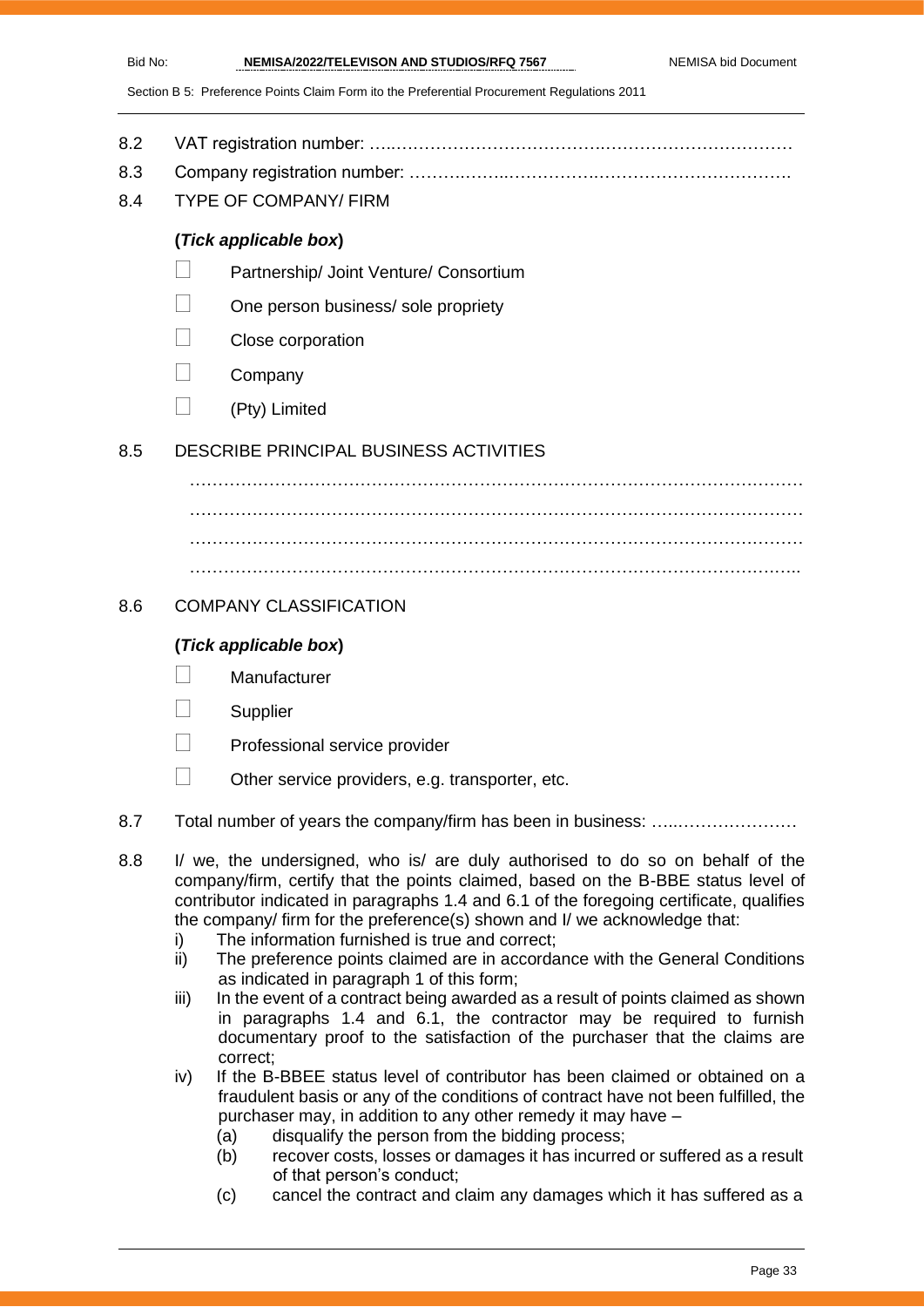result of having to make less favourable arrangements due to such cancellation;

- (d) recommend that the bidder or contractor, its shareholders and directors, or only the shareholders and directors who acted on a fraudulent basis, be restricted by the National Treasury from obtaining business from any organ of state for a period not exceeding 10 years, after the *audi alteram partem* (hear the other side) rule has been applied; and
- (e) forward the matter for criminal prosecution.

| <b>WITNESSES</b> | SIGNATURE(S) OF BIDDERS(S)<br>DATE:<br>$\cdot$ . |
|------------------|--------------------------------------------------|
|                  | ADDRESS:                                         |
| റ                |                                                  |
|                  | .                                                |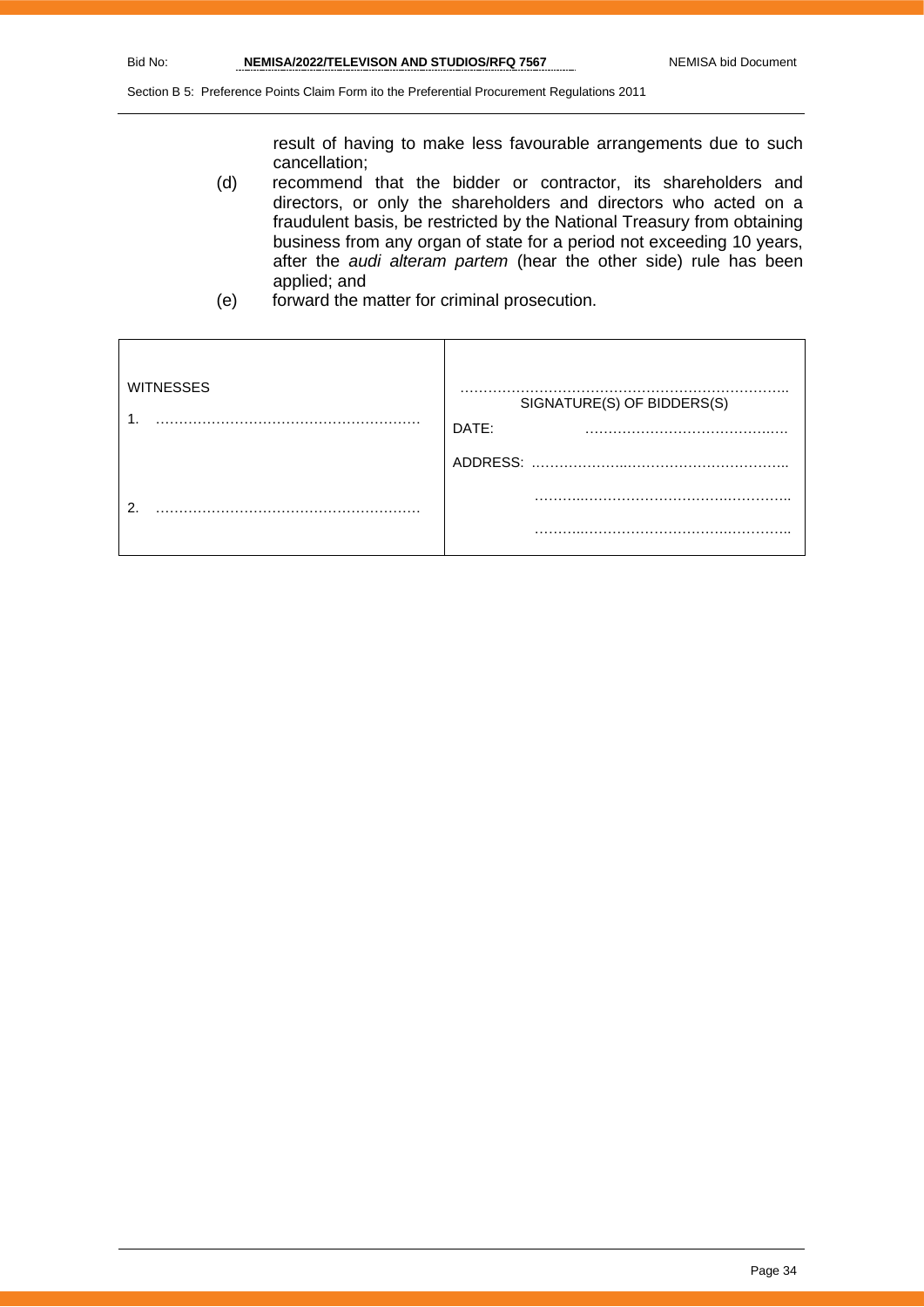Section B 6: Invitation to Bid

# **INVITATION TO BID Return as Part 7**

#### **YOU ARE HEREBY INVITED TO BID FOR REQUIREMENT OF NEMISA**

| <b>BID NO</b>                                                | NEMISA/2022/TELEVISON AND<br>STUDIOS/RFQ 7567 | <b>CLOSING</b><br><b>DATE</b> | Monday, 23 May 2022 | <b>CLOSING</b><br><b>TIME</b> | 11:00 |
|--------------------------------------------------------------|-----------------------------------------------|-------------------------------|---------------------|-------------------------------|-------|
| <b>PROVISION FOR TELEVISION AND RADIO STUDIOS RELOCATION</b> |                                               |                               |                     |                               |       |

|                                                                                                                                                       | All Bidders must furnish the following particulars and include it in their submission<br>(Failure to do so may result in your bid being disqualified) |  |                                            |           |
|-------------------------------------------------------------------------------------------------------------------------------------------------------|-------------------------------------------------------------------------------------------------------------------------------------------------------|--|--------------------------------------------|-----------|
|                                                                                                                                                       |                                                                                                                                                       |  |                                            |           |
| Name of Bidder:                                                                                                                                       |                                                                                                                                                       |  |                                            |           |
| Postal address:                                                                                                                                       |                                                                                                                                                       |  |                                            |           |
| Street address:                                                                                                                                       |                                                                                                                                                       |  |                                            |           |
|                                                                                                                                                       |                                                                                                                                                       |  |                                            |           |
| Telephone number:                                                                                                                                     | Code                                                                                                                                                  |  |                                            |           |
| Cellular number:                                                                                                                                      |                                                                                                                                                       |  |                                            |           |
| Facsimile number:                                                                                                                                     |                                                                                                                                                       |  |                                            |           |
| e-Mail address:                                                                                                                                       |                                                                                                                                                       |  |                                            |           |
| VAT Registration No:                                                                                                                                  |                                                                                                                                                       |  |                                            |           |
|                                                                                                                                                       | TAX COMPLIANCE REQUIREMENTS (Tick applicable box)                                                                                                     |  |                                            |           |
| <b>Printed TCS</b>                                                                                                                                    | <b>SARS PIN</b>                                                                                                                                       |  |                                            | CSD No    |
|                                                                                                                                                       | <b>PROOF OF B-BBEE STATUS LEVEL SUBMITTED?</b>                                                                                                        |  | <b>YES</b>                                 | <b>NO</b> |
| (Tick applicable box)                                                                                                                                 |                                                                                                                                                       |  |                                            |           |
| <b>B-BBEE Status Level Verification Certificate</b>                                                                                                   |                                                                                                                                                       |  | <b>B-BBEE Status Level Sworn Affidavit</b> |           |
| WHO WAS THE CERTIFICATE ISSUED BY? (Tick applicable box)                                                                                              |                                                                                                                                                       |  |                                            |           |
| An Accounting Officer as contemplated in the Close Corporation Act (CCA)?                                                                             |                                                                                                                                                       |  |                                            |           |
| A verification Agency accredited by the South African National Accreditation System (SANAS)?                                                          |                                                                                                                                                       |  |                                            |           |
| A registered Auditor?                                                                                                                                 |                                                                                                                                                       |  |                                            |           |
| NOTE: A B-BBEE Status Level Certificate/ Sworn Affidavit (For EMEs or QSEs) must be submitted in order to<br>qualify for preference points for B-BBEE |                                                                                                                                                       |  |                                            |           |

#### **Contact details of Bidder's representative:**

| Name and Surname  |      |        |  |
|-------------------|------|--------|--|
| Telephone number: | Code | Number |  |
| Cellular number:  |      |        |  |
| Facsimile number: | Code | Number |  |
| e-Mail address:   |      |        |  |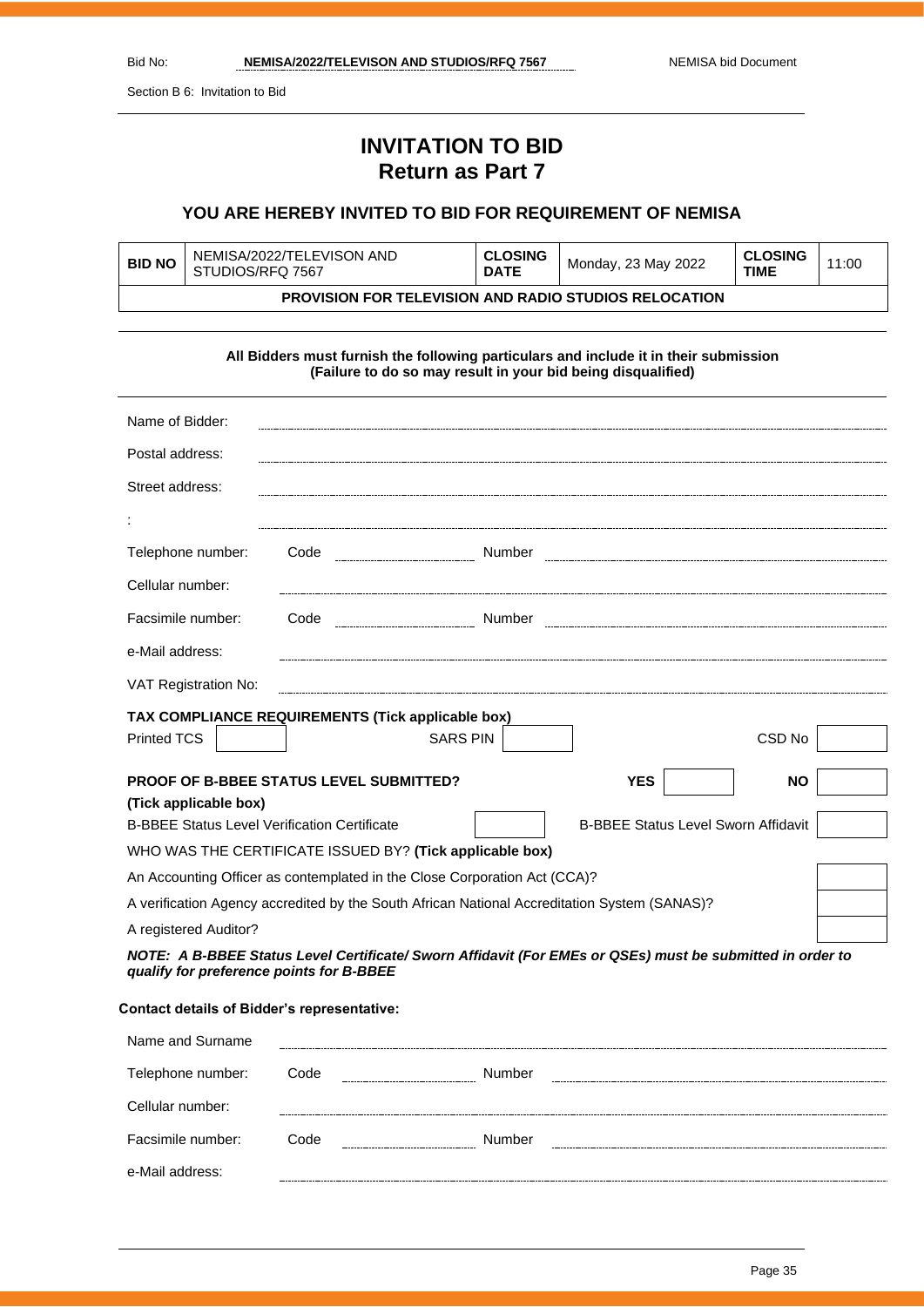Section B 6: Invitation to Bid

#### **Confirmation**

Are you the accredited representative in South Africa for the services offered by you? **YES / NO**

#### **Declaration**

I/ We have examined the information provided in your bid documents and offer to undertake the work prescribed in accordance with the requirements as set out in the bid document. The prices quoted in this bid are valid for the stipulated period. I/ We confirm the availability of the proposed team members. I/ We confirm that this bid will remain binding upon us and may be accepted by you at any time before the expiry date.

| <b>Signature of Bidder:</b>                   |   |          |
|-----------------------------------------------|---|----------|
| Date:                                         |   |          |
| Are you duly authorised to commit the Bidder? |   | YES / NO |
| Capacity under which this bid is signed       |   |          |
|                                               |   |          |
| TOTAL BID PRICE (INCLUSIVE OF VAT)            | R |          |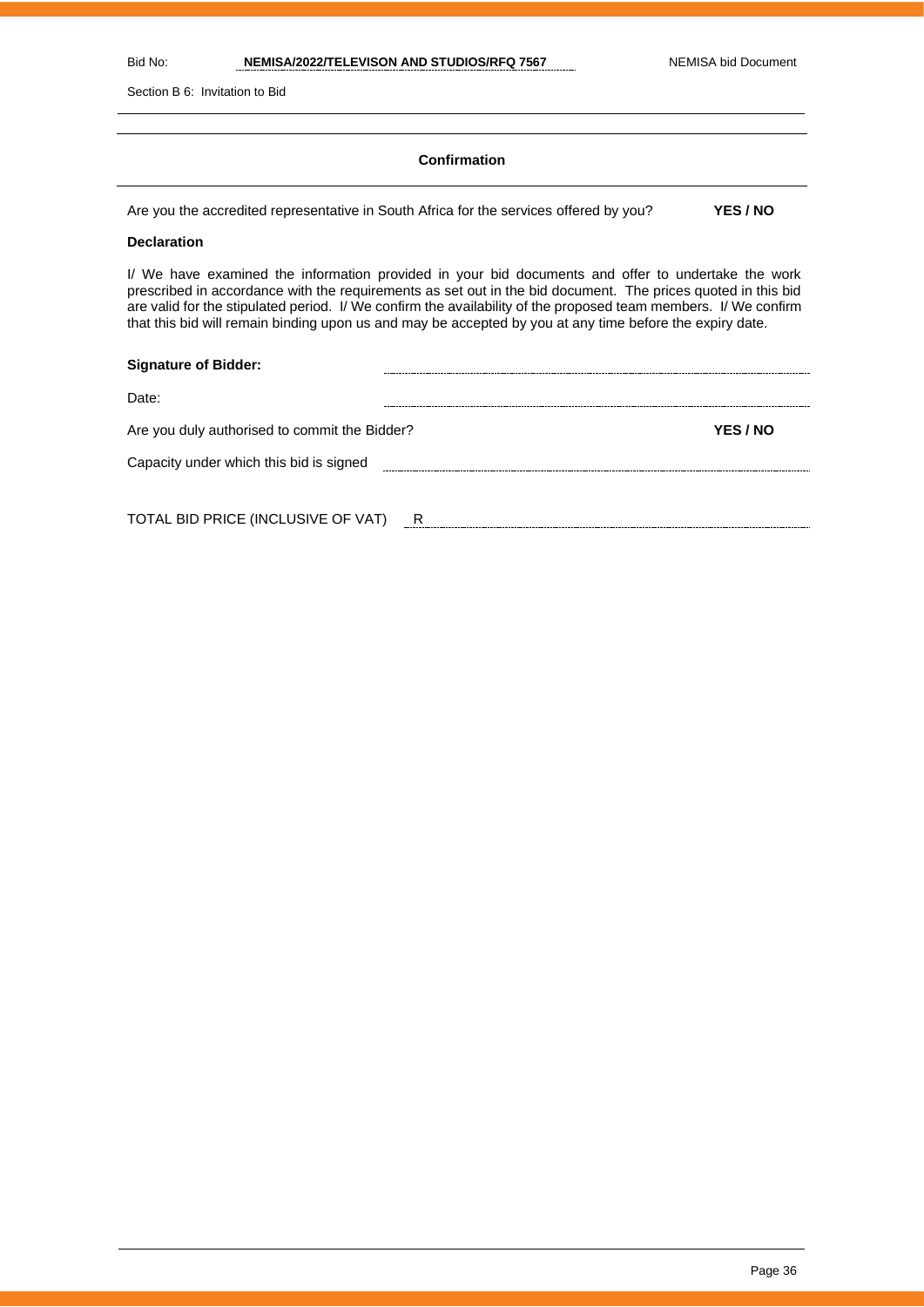Section B 7: Pricing Schedule

#### **PRICING SCHEDULE** Services **Return as Part 8**

| NAME OF<br><b>RESPONDENT:</b> |                                                                                                                                                                      |                      |                                        |
|-------------------------------|----------------------------------------------------------------------------------------------------------------------------------------------------------------------|----------------------|----------------------------------------|
|                               | OFFER TO BE VALID FOR 60 DAYS FROM THE CLOSING DATE OF QUOTATION                                                                                                     |                      |                                        |
| <b>PAR NO</b>                 | <b>DESCRIPTION</b>                                                                                                                                                   |                      | <b>QUOTATION PRICE IN RSA CURRENCY</b> |
|                               | The accompanying information must be used for the formulation of proposals.                                                                                          |                      |                                        |
| 2                             | Respondents are required to indicate a ceiling price based on the total estimated time/fees for completion of all phases and including all expenses for the project. | Amount excluding VAT | R.                                     |
|                               |                                                                                                                                                                      | VAT @ 15%            | R                                      |
| 3                             | Period required for commencement with project after acceptance of quotation.                                                                                         | Total including VAT  | R                                      |
| 4                             | Estimated person-days for completion of the project.                                                                                                                 |                      |                                        |
| 5                             | Are the rates quoted firm for the full period of the contract?                                                                                                       |                      |                                        |
| 6                             | If not firm for the full period, provide details of the basis on which adjustments will be applied for, for example consumer price index.                            |                      |                                        |